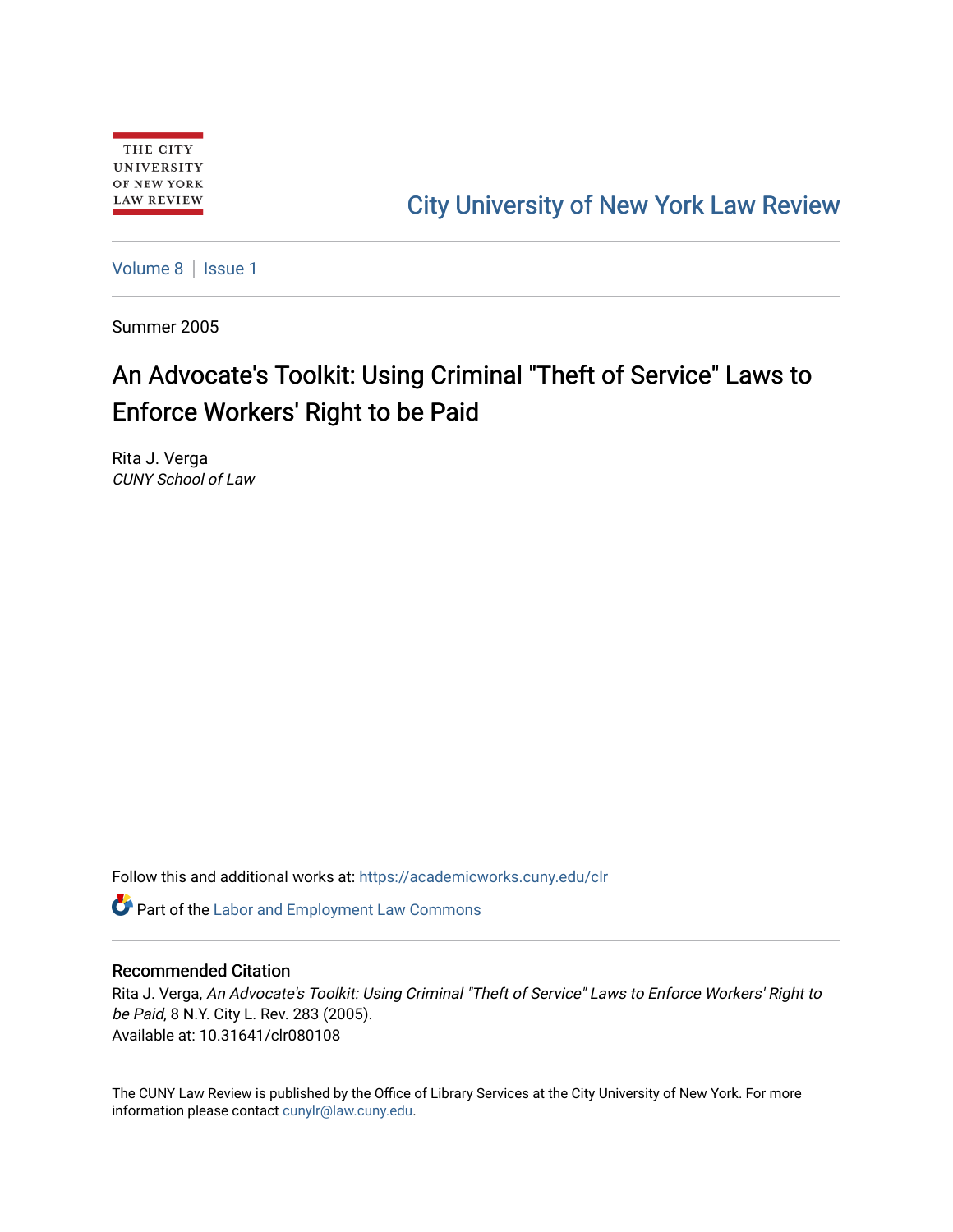## An Advocate's Toolkit: Using Criminal "Theft of Service" Laws to Enforce Workers' Right to be Paid

### Acknowledgements

I thank all of the worker advocates who contributed information and comments to this article, including Chris Newman, Julien Ross, Cathy Ruckelshaus, and Amy Sugimori.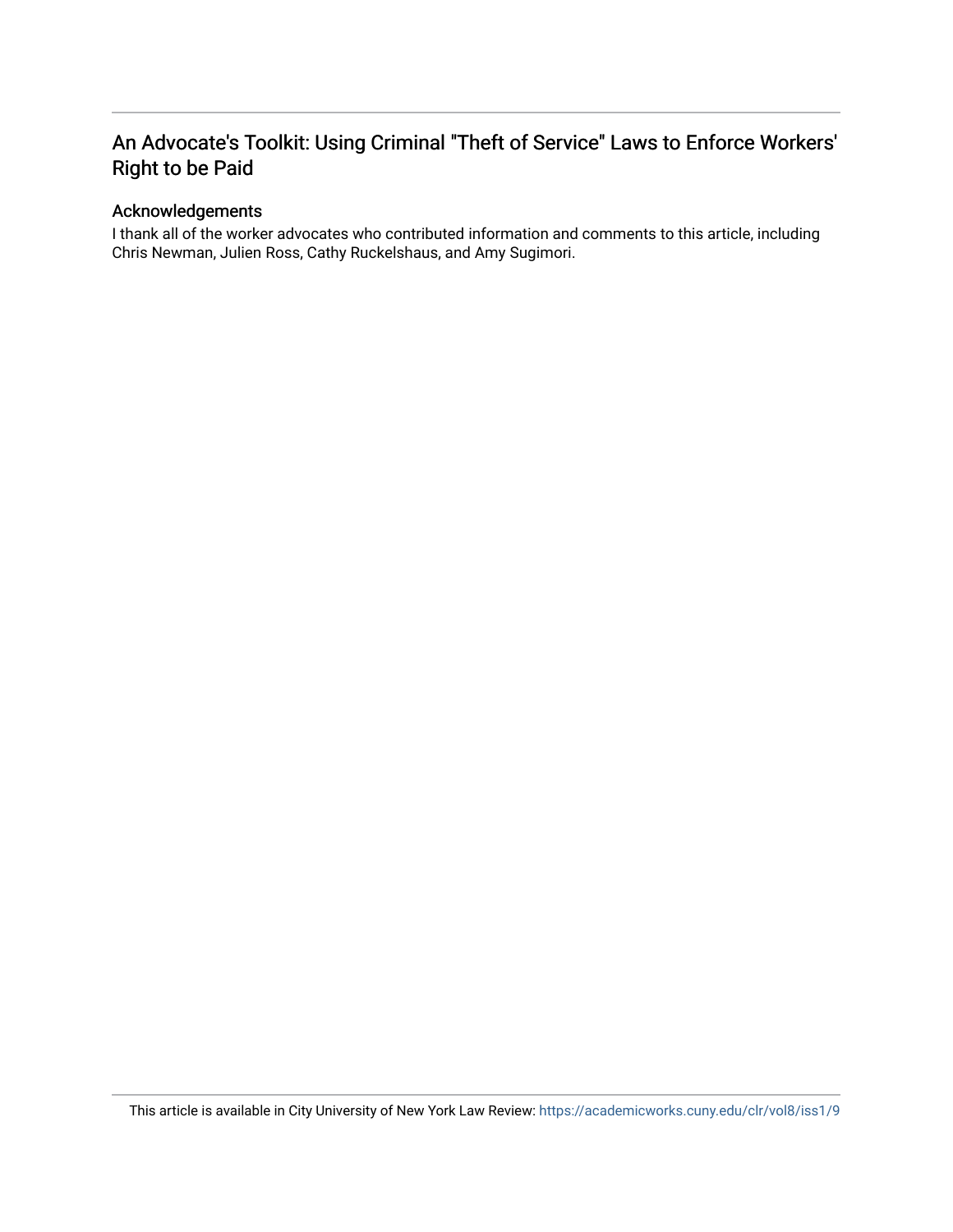## **AN ADVOCATE'S TOOLKIT: USING CRIMINAL "THEFT OF SERVICE" LAWS TO ENFORCE WORKERS' RIGHT TO BE PAID**

#### *Rita J. Verga\**

#### **OVERVIEW**

*This toolkit is intended to be an accessible guide*<sup>1</sup> *for non-lawyer advocates assisting day laborers and other contingent workers to recover unpaid wages. It details a new tactic which uses criminal "theft of service" laws to hold employers accountable for failing to pay wages. This tactic will be most feasible for community groups that have an established relationship with law enforcement officials, and for those that can mount a campaign to pressure law enforcement officials to implement the approach.*

*The toolkit introduces "theft of service" laws, sets forth reasons why new wage enforcement tactics are needed, discusses issues that will arise if advocates attempt to use "theft of service" laws, describes legislative efforts to have "theft of service" laws passed at the local level, and proposes a way to improve wage theft laws. It also includes four Appendices with a detailed breakdown of applicable laws, and sample forms and letters which I hope will serve as helpful guides and provide necessary information.*

*As a final note, I hope that criminal prosecution of the egregious employer practice of stealing workers' wages will help to end the general acceptance of robbing low-wage workers.*

#### I. INTRODUCTION TO "THEFT OF SERVICE" LAWS

Although numerous legal tools exist to enforce workers' right to be paid, studies and anecdotal evidence demonstrate that nonpayment of wages<sup>2</sup> is a major and continuing problem for day laborers.3 This paper aims to describe a promising new tactic which

<sup>\*</sup> J.D. 2005, City University of New York School of Law. This piece was produced during an externship at the National Employment Law Project. I thank all of the worker advocates who contributed information and comments to this article, including Chris Newman, Julien Ross, Cathy Ruckelshaus, and Amy Sugimori.

<sup>&</sup>lt;sup>1</sup> This guide is formatted to suit the law review style and layout.

<sup>2</sup> As used in this guide, "non-payment of wages" includes complete non-payment of wages for work performed, as well as partial payment of wages where the amount paid is less than the amount that was promised. The term "wage theft" is also used to refer to non-payment of wages. As it is generally used, "wage theft" encompasses a wider range of practices than non-payment of wages, including failure to pay overtime.<br><sup>3</sup> *See* Abel Valenzuela Jr. & Edwin Meléndez, New School Univ. & UCLA, Day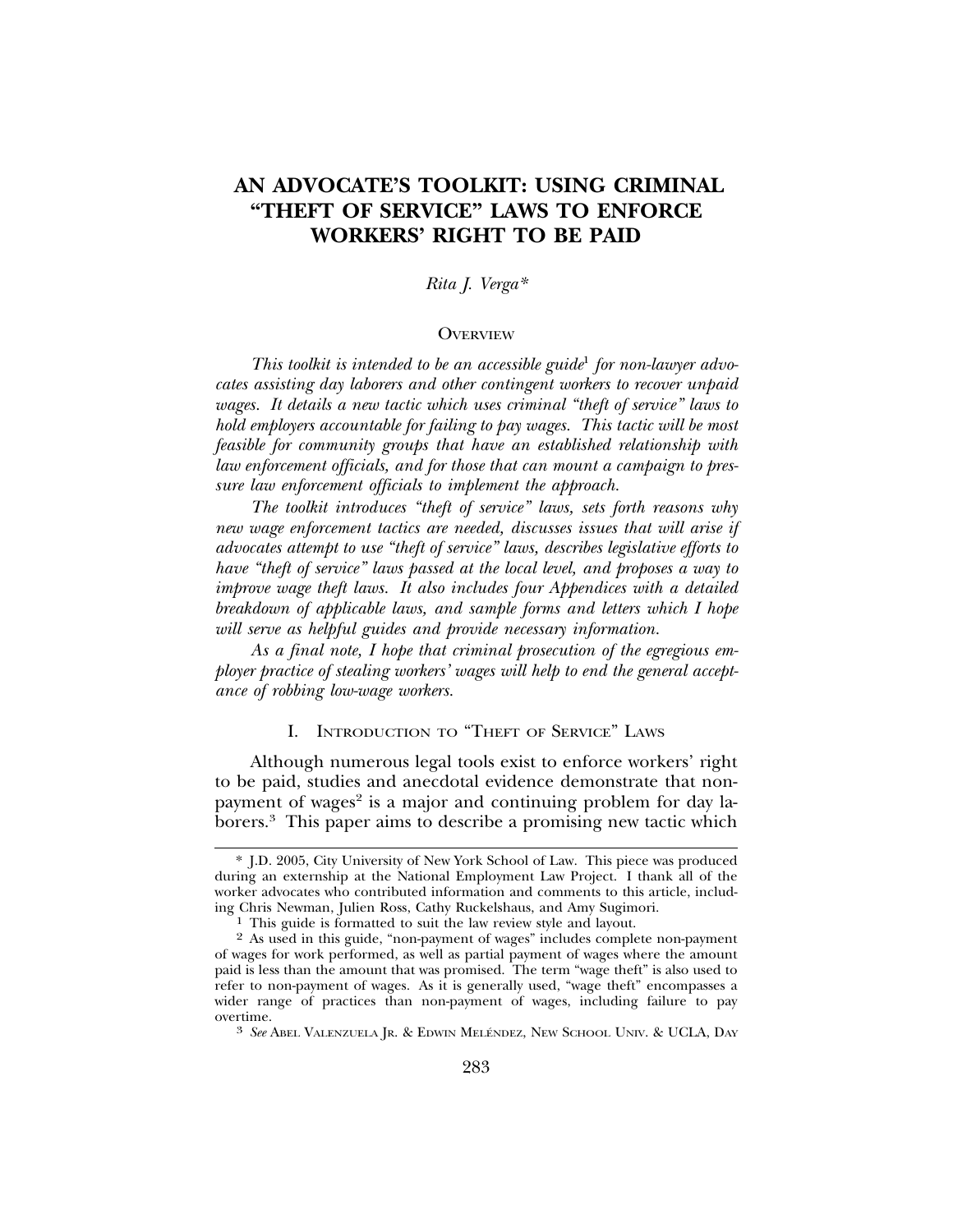uses existing criminal "theft of service" laws against employers who fail to pay wages. Thirty-three states' criminal codes include a "theft of service" provision<sup>4</sup> which could be used to prosecute employers for wage theft.<sup>5</sup> Though it is unclear what particular con-

LABOR IN NEW YORK: FINDINGS FROM THE NYDL SURVEY 1, 10 (2003) (indicating that 50 percent of the New York City sample experienced complete non-payment of wages, and that 56 percent were paid less than was agreed); Abel Valenzuela Jr., *Day Laborers in Southern California: Preliminary Findings from the Day Labor Survey* vi, 4, 14 (1999) (indicating that about 50 percent of the Los Angeles and Orange County area sample experienced complete non-payment of wages, and finding that non-payment and pay less than agreed were the most common work-place abuses experienced by day laborers); U.S. GEN. ACCOUNTING OFFICE, LABOR'S EFFORTS TO ENFORCE PROTECTIONS FOR DAY LABORERS COULD BENEFIT FROM BETTER DATA AND GUIDANCE, Pub. No. 02-925, at 14, 15 n.26 (2002), *available at* http://www.gao.gov/new.items/d02925.pdf (indicating that the majority of interviewed nonprofit and government agencies reported that day laborers complained weekly about non-payment of wages, and that researchers reported that over 50 percent of day laborers are not paid the wages that they are owed) (citing DAN KERR & CHRIS DOLE, CHALLENGING EXPLOITATION AND ABUSE: A STUDY OF THE DAY LABOR INDUSTRY IN CLEVELAND (2001)); NATIONAL DAY LABOR OR-GANIZING NETWORK, ET AL., COMMON GROUND 5-6 *at* http://www.ndlon.org/research.htm/commongroundreport-Eng.doc (indicating that one of the most pervasive complaints among the survey sample was employers' failure to pay workers the promised wages) (last visited Dec. 21, 2004).

 $4$  Most "theft of service" provisions are codified independently from conventional "theft" (of property) laws. *See* ALA. CODE § 13A-8-10 (1974); ALASKA STAT. § 11.46.200 (Michie 2002); ARIZ. REV. STAT. ANN. § 13-1802(A)(6) (West 2000); ARK. CODE ANN. § 5-36-104(a)(1) (Michie 1997); CONN. GEN. STAT. ANN. § 53a-119(7) (West Supp. 2004); DEL. CODE ANN. tit. 11, § 845 (2001); GA. CODE ANN. § 16-8-5 (2003); 720 ILL. COMP. STAT. 5/16-3(a) (1993); KAN. STAT. ANN. § 21-3704(a) (1995); KY. REV. STAT. ANN. § 514.060(1) (Michie 1999); ME. REV. STAT. ANN. tit. 17-A, § 357(1) (West 1964 & Supp. 2003); MINN. STAT. ANN. § 609.52(2)(13) (West 2003); MONT. CODE ANN. § 45-6-305 (2003); NEB. REV. STAT. § 28-515 (1995); NEV. REV. STAT. 205.0832(1)(f) (2003); N.H. REV. STAT. ANN. § 637:8 (1996); N.J. STAT. ANN. § 2C:20-8 (West 1995 & Supp. 2004); N.D. CENT. CODE § 12.1-23-03 (1997); OR. REV. STAT. § 164.125 (2003); 18 PA. CONS. STAT. ANN. § 3926 (West 2004); S.D. CODIFIED LAWS § 22-30A-8 (Michie 1998); TENN. CODE ANN. § 39-14-104 (2003 & Supp. 2004); TEX. PENAL CODE ANN. § 31.04 (Vernon 2003 & Supp. 2004-2005); UTAH CODE ANN. § 76-6-409 (2003); VT. STAT. ANN. tit. 13, § 2582 (1974); WASH. REV. CODE ANN. § 9A.56.020 (West 2000); W. VA. CODE ANN. § 61-3-24 (Michie 2000); WYO. STAT. ANN. § 6-3-408(a) (Michie 2003). However, some "theft of service" provisions are incorporated within conventional "theft" laws. *See* CAL. PENAL CODE § 484 (West 2000) (defines the crime of "theft" to include "knowingly and designedly, by any false or fraudulent representation or pretense, defraud[ing] any other person of money, labor or real or personal property  $\dots$ "); D.C. CODE ANN. § 22-3211(c) (2001) (defines the crime of "theft" to include theft of property in the form of services); HAW. REV. STAT. § 708-830(4) (Supp. 2003) (defines the crime of "theft" to include obtaining services by deception); IOWA CODE ANN. § 714.1(3) (West 2003) (defines the crime of "theft" to include "obtain[ing] the labor or services of another . . . by deception . . ."); IDAHO CODE § 18-2403 (Michie Supp. 2003) (defines the crime of "theft" to include the theft of property or services); OHIO REV. CODE ANN. § 2913.02 (Anderson 2004) (same).

5 It is possible to use "theft of service" laws to prosecute employers because almost all such laws explicitly define "service" to include "labor." *See, e.g.,* ALA. CODE § 13A-8- 10(b) (1994); ARIZ. REV. STAT. § 13-1801 (West 2005); CONN. GEN. STAT. § 53a-118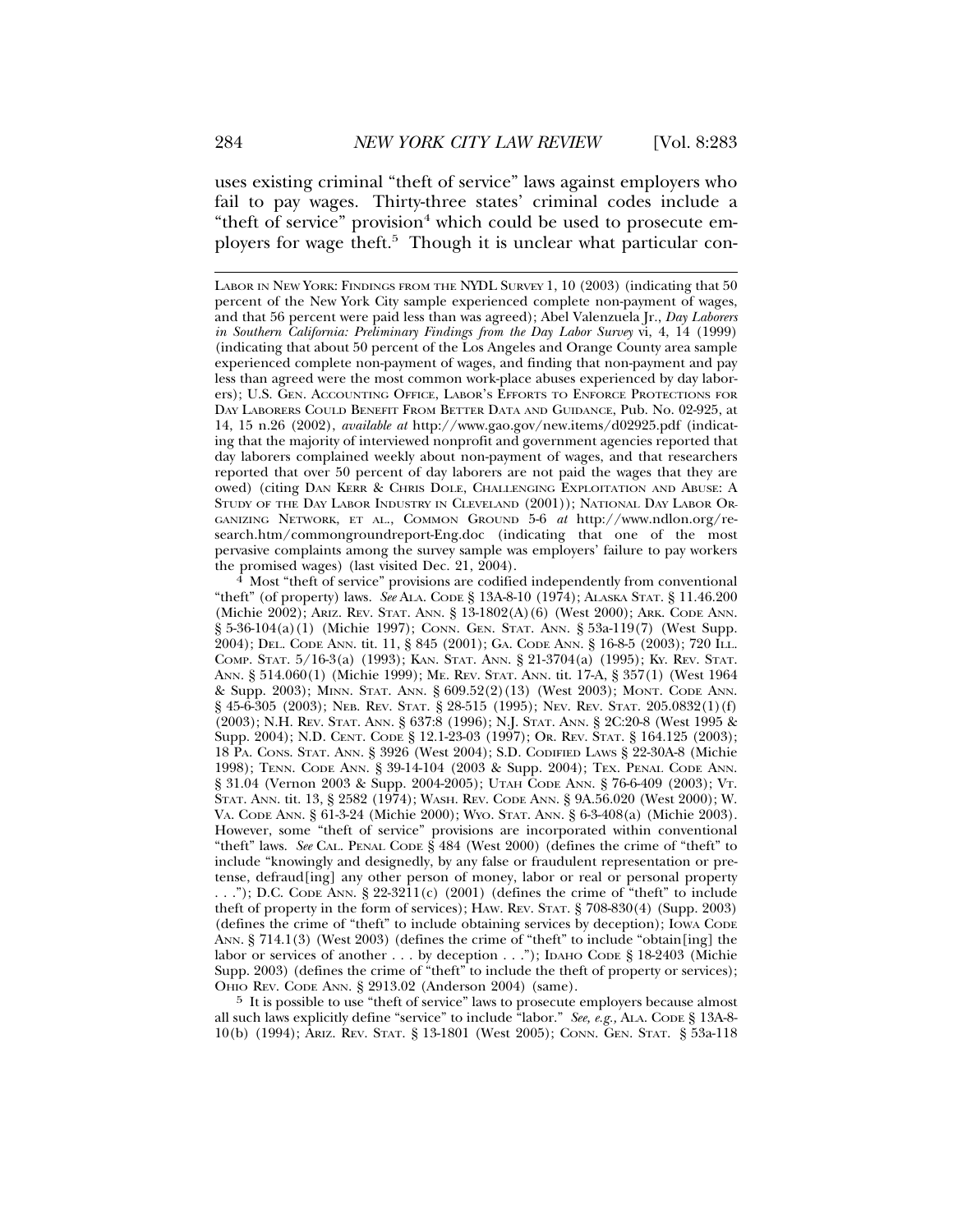duct "theft of service" statutes were originally enacted to deter,<sup>6</sup> they were probably intended to fill the gap created by conventional "theft" and "larceny" laws, which require that defendants have stolen "property."7 What is clear is that "theft of service" laws have been liberally amended and used to address a number of disparate problems, from evading bus fare to leaving a hotel without paying.8 This history of flexible adaptation creates potential for the interpretation of "theft of service" laws to adjust to the wage theft issues posed by the day labor work arrangement.

7 *See, e.g.,* TEX. PENAL CODE ANN. § 31.03 (Vernon 2004). Generally, "service" and "labor" are not included in the definition of "property." *See, e.g., id*. § 31.01(5). *See generally* Kimberly J. Winbush, Annotation, *What Is "Property of Another" Within Statute Proscribing Larceny, Theft, or Embezzlement of Property of Another*, 2002 A.L.R. 5th 19, *available at* 2002 WL 31202778 (collecting and analyzing cases in which courts have consid-

ered the question of what constitutes "property of another"). <sup>8</sup> *See, e.g.,* Tex. House Infrastructure Dev. and Sec. Comm. Rep. on Tex. H.B. 2500, 78th Leg. (May 22, 2003) (Dallas peace officers "conduct fare inspections and issue ['theft of service'] citations to individuals who do not show proof of payment to use bus or rail services"); Tex. Senate Criminal Jurisprudence Comm. Rep. on Tex. S.B. 437, 77th Leg. (May 16, 2001) ("theft of service" law amended to address the problem of hotel guests who pay a deposit for a one-night stay, then extend their stay for additional days and leave without paying for the additional days); H.P. 711, 117th Leg., 1st Reg. Sess. (Me. 1995) ("theft of services" law amended to include theft of cellular telephone services); H.B. 3081, 99th Gen. Assem., 2d Reg. Sess. (Tn. 1995); H.B. 469, 2004 Leg., Reg. Sess. (Ky. 2004) (A current Kentucky bill would amend "theft of services" to include failure to pay for child care.). *See also* Benjamin D. Kern, *Whacking, Joyriding and War-driving: Roaming Use of Wi-Fi and the Law*, 21 SANTA CLARA COMPUTER & HIGH TECH. L.J. 101, 148-51 (2004) (discussing "theft of service" laws' application to using unencrypted Wi-Fi network connections to the Internet without the approval of the network's operator).

<sup>(2005);</sup> DEL. CODE ANN. tit. 11, § 847 (2005); D.C. CODE ANN. § 22-3201(5) (2004); KY. REV. STAT. ANN. § 514.010 (Michie 1999); MINN. STAT. ANN. § 609.52(1)(9) (West 2003); NEV. REV. STAT. § 205.0829 (1997); TEX. PENAL CODE ANN. § 31.01(6) (Vernon 2004). However, two states do not define "services" at all (ALASKA STAT. § 11.46.990 (Michie  $2002$ ); GA. CODE ANN. § 16-8-1  $(2003)$ ), and one state does not explicitly include labor within the definition of services (WYO. STAT. ANN. § 6-3-408(d) (Michie 2003) ("'services' includes, but is not limited to, electric, telephone, cable television, gas, water or sewer services")). Thus, in these three states it is unclear whether "theft of service" laws could be used to prosecute employers for unpaid wages. Advocates in these states might consider legislative campaigns to define "services" or to amend the definition of "services" to explicitly include "labor." Interestingly, although New York defines "service" to include labor, N.Y. PENAL LAW § 155.00(8) (McKinney 1998), New York's "theft of service" law is so specifically targeted at theft and attempted theft of certain kinds of services that it could not be used to prosecute wage theft. *See* N.Y. PENAL LAW § 165.15 (McKinney 2004). <sup>6</sup> *But see* Julien Ross, *A Fair Day's Pay: The Problem of Unpaid Workers in Central Texas*,

<sup>10</sup> TEX. HISP. J. L. & POL'Y 117, 144 (Fall 2004) ("The concept of theft of service was drafted mainly to protect workers and employers in industries such as restaurant, taxi, or hotel, where services are rendered and compensation is expected upon completion of the services.").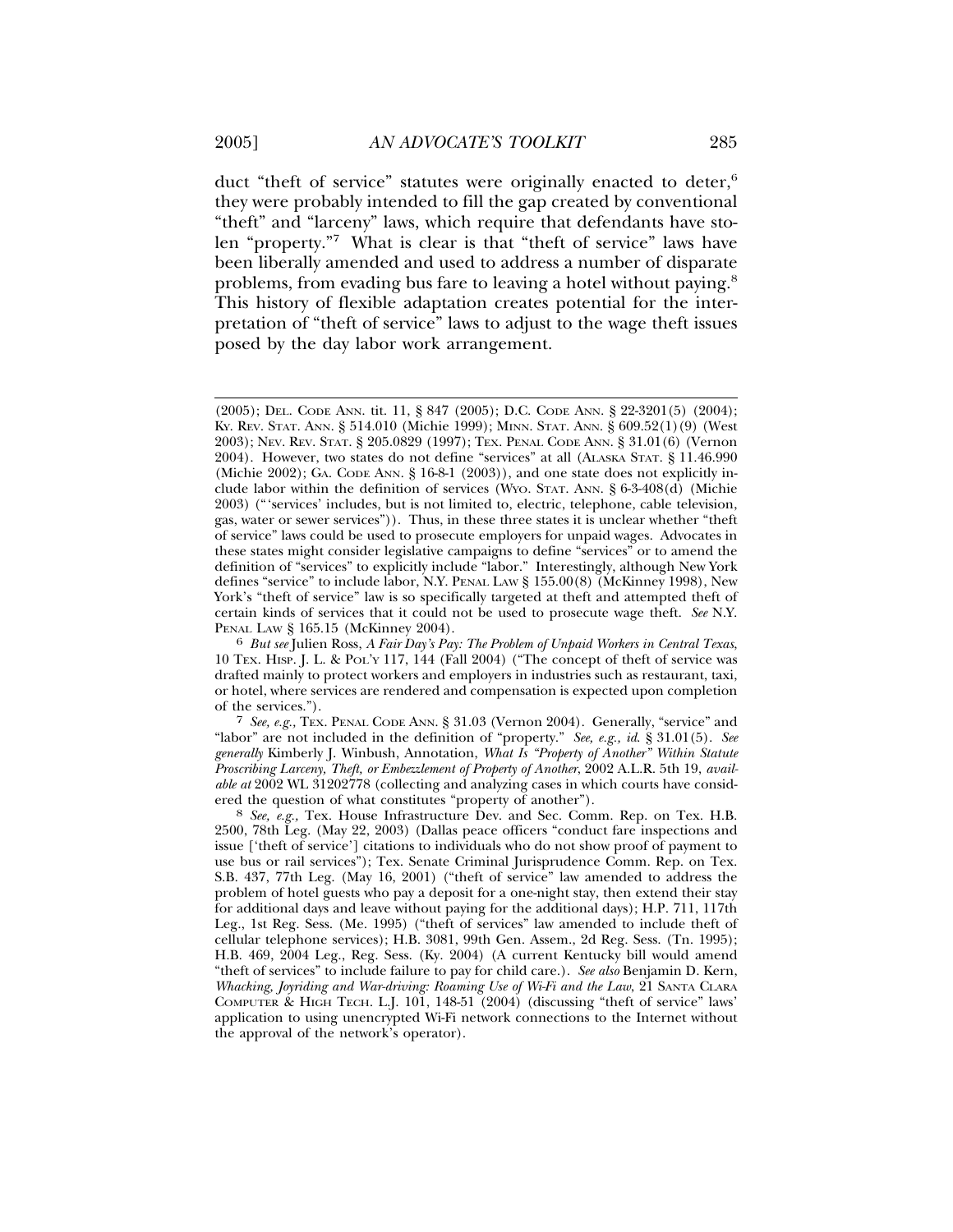The use of criminal "theft of service" laws is not meant to be a panacea. Rather it is one of the tools that workers can use to collect unpaid wages. Other tools include the federal Fair Labor Standards Act (FLSA)<sup>9</sup> and state labor code provisions. However, both of these methods have serious drawbacks.10 Enforcement of the federal FLSA is through one of two paths. The first generally involves an employee making a complaint to the Wage and Hour Division of the United States Department of Labor (DOL).11 The DOL decides whether to conduct an investigation and makes a determination as to whether an employer has violated the FLSA.12 If the DOL so determines, it may seek enforcement of the FLSA by filing a civil suit.<sup>13</sup> As commentators and advocates have noted, enforcement by the DOL is hampered by a lack of both resources and political will to investigate low-wage workers' claims.14 Moreover, when the DOL does bring a claim, the Agency, not the employee, has complete control over the course of the litigation, including the right to make decisions as to whether to settle a claim and for how much. The second method of enforcing the

12 *See* LES A. SCHNEIDER & J. LARRY STINE, 2 WAGE AND HOUR LAW: COMPLIANCE AND PRACTICE § 19:2 (2004) (summarizing the criteria used by the Wage and Hour Division to select employers for investigation).

13 *E.g.*, LES A. SCHNEIDER & J. LARRY STINE, 2 WAGE AND HOUR LAW: COMPLIANCE AND PRACTICE § 19:10 (2004) (outlining the Wage and Hour Division's options when it has found violations of the Act, which include taking no action, settling the matter with the employer, notifying the employees of their private right of action, referring the file for litigation, or closing the file after unsuccessful attempts at settlement).

<sup>14</sup> See JENNIFER GORDON, CARNEGIE ENDOWMENT FOR INT'L PEACE, THE CAMPAIGN FOR THE UNPAID WAGES PROHIBITION ACT: LATINO IMMIGRANTS CHANGE NEW YORK WAGE LAW 3-4 (1999), *available at* http://www.ceip.org/files/PDF/imp\_wp4gordon. pdf [hereinafter GORDON, CAMPAIGN FOR UNPAID WAGES]; Ross, *supra* note 6, at 156.

<sup>9</sup> Fair Labor Standards Act of 1938, 29 U.S.C. §§ 201-219 (2000).

<sup>10</sup> In addition to the problems with enforcement discussed in this Section, many low-wage workers simply are not covered by the FLSA. Most employees of businesses that do not put goods into the stream of interstate commerce and have less than \$500,000 in gross revenues a year are exempt from the requirements of the FLSA. 29 U.S.C.A.  $\S 203(s)(1)$ . Nonetheless, it should be noted that undocumented workers are covered by the FLSA and state minimum wage laws. *E.g.*, Singh v. Jutla & C.D. & R's Oil, Inc., 214 F. Supp. 2d 1056, 1058-59 (N.D. Cal. 2002) (concluding that un-

<sup>&</sup>lt;sup>11</sup> MERRICK T. ROSSEIN, 1 EMP. L. DESKBOOK HUM. RESOURCES PROF. § 6:73 (2004); 4 WAGE AND HOUR LAW: COMPLIANCE AND PRACTICE DB19:20. *Cf.* U.S. GEN. ACCOUNT-ING OFFICE, PUB. NO. HEHS-95-29, GARMENT INDUSTRY: EFFORTS TO ADDRESS THE PREV-ALENCE AND CONDITIONS OF SWEATSHOPS 3 (1994), *available at* http://www.gao.gov/ archive/1995/he95029.pdf (finding that in the garment industry the DOL "typically targets workplaces for inspection based on complaints received from workers and other sources").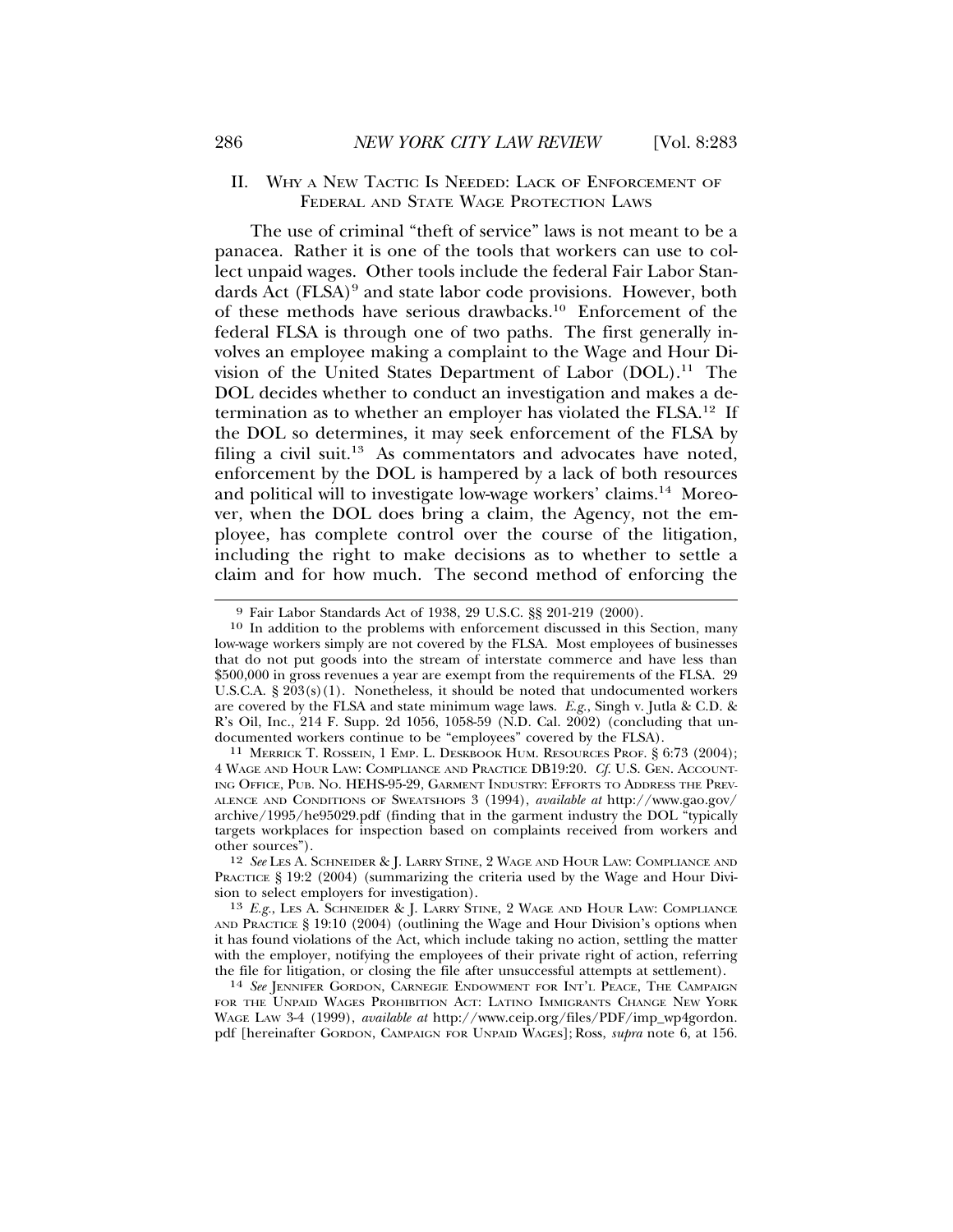FLSA involves employees filing civil suits without the intervention of the DOL.15 When an employee brings a FLSA claim s/he is responsible for the costs of litigation and potentially liable for attorney fees if  $s/he$  is not successful in the lawsuit.<sup>16</sup> Although free legal services organizations handle some wage enforcement cases, budget limitations prohibit them from helping most workers.<sup>17</sup> Furthermore, federally funded Legal Services Corporation (LSC) entities are restricted from representing undocumented workers, who constitute a growing number of low-wage day laborers and contingent workers.18

In addition to the federal FLSA, almost every state deals with non-payment of wages in its state labor laws. Like their federal counterparts, the state agencies charged with enforcing labor laws are understaffed, have very limited investigative resources, and generally lack the political will to assist low-wage workers.19 It should

18 The Omnibus Consolidated Rescissions and Appropriations Act of 1996, Pub. L. No. 104-134, § 504(a)(18), 110 Stat. 1321, 50 (1996) (codified in various sections of titles 18, 20, 28, and 42 of the United States Code). This Act restricts attorneys receiving Legal Services Corporation funds from serving most undocumented immigrants. Under this law, attorneys receiving federal funds for legal services are required to check the immigration status of potential clients and to deny services to virtually all undocumented immigrants. All federal funds are withdrawn from any attorney who persists in serving undocumented immigrants. Phillip Gallagher, *LSC Restriction Fact Sheet #4: The Restriction Barring Legal Services Corporation-Funded Lawyers from Assisting Aliens*, *at* http://www.brennancenter.org/programs/pov/factsheet\_aliens.html (last visited Feb. 3, 2005).

19 *See* GORDON, CAMPAIGN FOR UNPAID WAGES, *supra* note 14, at 4-6 (describing the New York State Department of Labor's systematic under-enforcement of wage and hour violations and unresponsiveness to immigrant workers' complaints). *See also* LIMOR BAR-COHEN & DEANA MILAM CARRILLO, UNIVERSITY OF CALIFORNIA INSTITUTE FOR LABOR AND EMPLOYMENT, LABOR LAW ENFORCEMENT IN CALIFORNIA, 1970-2000, 135 (2002). This 2002 study of the California Division of Labor Standards Enforcement (DLSE), the state agency charged with enforcing California's wage and labor standards, found that its budget and staffing allocations have not kept pace with the

<sup>15</sup> *See* Fair Labor Standards Act of 1938, 29 U.S.C. § 216(b) (2000).

<sup>16</sup> *See id.*

<sup>17</sup> A survey of selected Legal Service Corporation-funded programs in 1993, when LSC funding was substantially higher, disclosed that nearly one-half of all individuals applying for legal services were unable to be helped because of limited program resources. A recent survey indicates that an estimated 80 percent of financially eligible clients are unable to obtain necessary legal assistance. Legal Services Corporation, *Serving the Civil Legal Needs of Low-Income Americans: A Special Report to Congress* 13 (Apr. 30, 2000), *at* http://www.lsc.gov/pressr/EXSUM.pdf. A number of legal needs assessments have been undertaken nationally and in various states. They document the unmet need for legal services of low-income as well as moderate-income individuals. *See, e.g.,* Lonnie Powers, *Legal Needs Studies and Public Funding for Legal Services: One State's Partial Success*, 101 DICK. L. REV. 587, 587-90 (1997). *See also* Jennifer Gordon, *We Make the Road by Walking: Immigrant Workers, the Workplace Project, and the Struggle for Social Change*, 30 HARV. C.R.-C.L. L. REV. 407, 422 (1995) (describing the dearth of employment-related services at legal services organizations).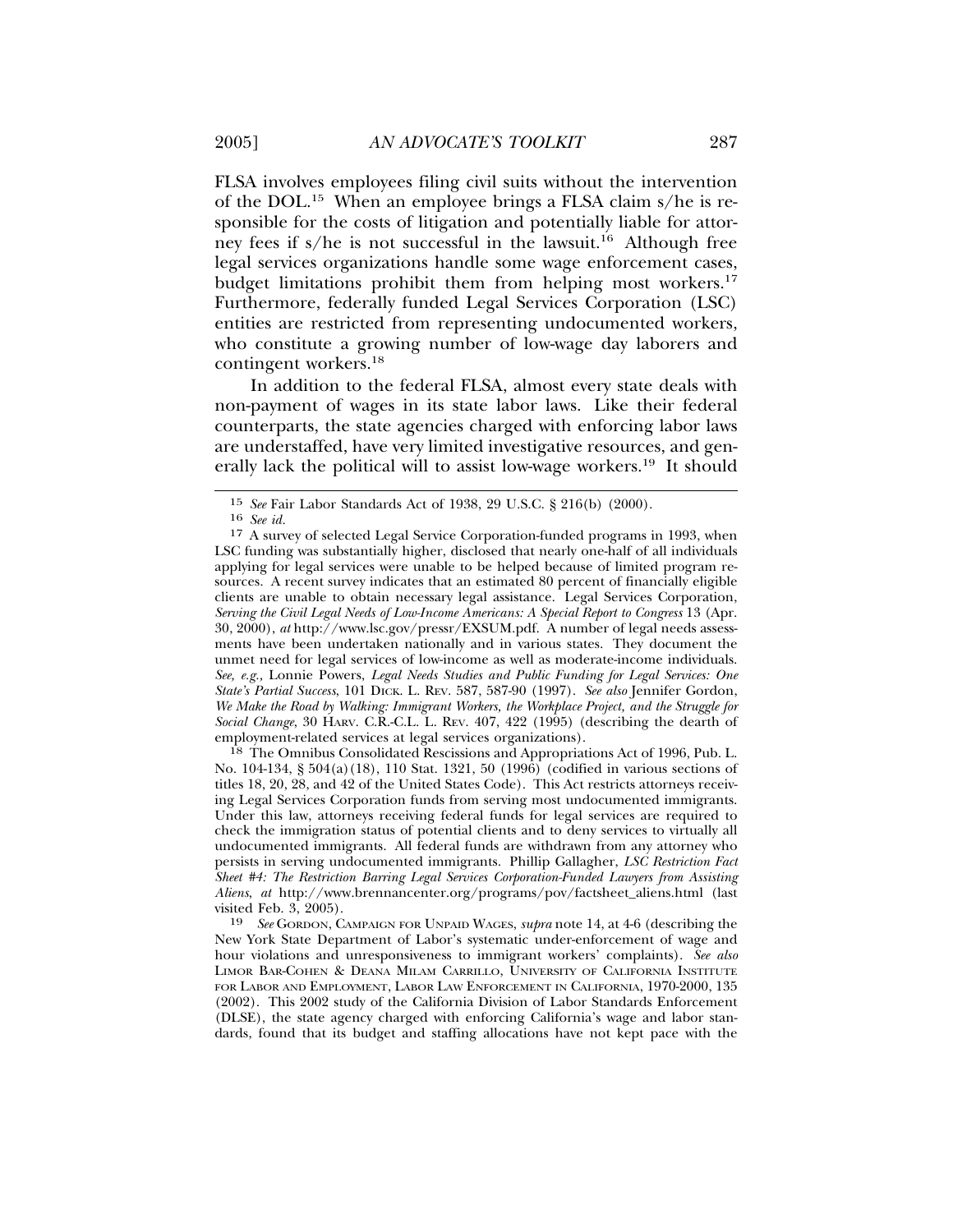be noted that many of the existing state labor laws dealing with non-payment of wages contain overlapping administrative, civil, and criminal penalty provisions.20 However, the criminal penalties are rarely imposed.<sup>21</sup> Nonetheless, advocates should be aware that labor laws, criminal laws, and even city ordinances may be used to the advantage of workers.

For all these reasons, enforcement of federal and state wage and hour laws is challenging. Despite the difficulty with enforce-

<sup>20</sup> State labor laws permit simultaneous or successive civil and criminal enforcement actions against violators. The Double Jeopardy Clause of the Fifth Amendment "protects only against the imposition of multiple *criminal* punishments for the same offense" in successive proceedings. Sec. & Exch. Comm'n v. Palmisano, 135 F.3d 860, 864 (2d Cir. 1998). State labor laws that provide criminal penalties for non-payment of wages include ALASKA STAT. § 23.10.140 (Michie 2002), ARIZ. REV. STAT. ANN. § 23- 352 (West 2004), CAL. LAB. CODE § 216(a) (2000), COLO. REV. STAT. § 8-4-114 (2003), CONN. GEN. STAT. ANN. § 31-71g (West 2003), D.C. CODE ANN. § 32-1011 (2001), HAW. REV. STAT. § 388-10(b) (Supp. 2003), 820 ILL. COMP. STAT. 105/11(b) (2004), IND. CODE § 22-2-2-11 (1997), KAN. STAT. ANN. § 44-1210(a) (2000), MD. CODE ANN., LAB. & EMP., § 3-508(c)(1) (1999), MASS. GEN. LAWS ch. 149, § 27C (2004), MICH. COMP. LAWS § 408.484 (2001), MINN. STAT. ANN. § 177.32 (West 1993), MO. ANN. STAT. § 290.525(8) (West 1993), MONT. CODE ANN. § 39-3-206 (2003), NEB. REV. STAT. § 48- 1206(2) (1998), NEV. REV. STAT. 608.290(1) (2003), N.H. REV. STAT. ANN. § 275:52 (1999), N.J. STAT. ANN. § 34:11-56a22 (West 1991), N.M. STAT. ANN. § 50-4-10 (Michie 1978 & Supp. 2000), N.Y. LAB. LAW §§ 198-a, 213 (McKinney 2002), N.C. GEN. STAT. § 95-25.21(c) (2003), N.D. CENT. CODE § 34-06-19 (2004), Оню REV. CODE ANN. § 4113.99 (West 2005), OKLA. STAT. tit. 40, § 165.8 (2004), 43 PA. CONS. STAT. ANN. § 260.11a (West 2004), R.I. GEN. LAWS § 28-14-17 (2003), S.D. CODIFIED LAWS § 60-11- 15 (Michie 1993), TENN. CODE ANN. § 50-2-103 (2004), TEX. LAB. CODE ANN. § 61.019 (Vernon 1996 & Supp. 2004-2005), UTAH CODE ANN. § 34-28-12 (2001), VT. STAT. ANN. tit. 21, § 345 (2003), VA. CODE ANN. § 40.1-29(E) (Michie 2002 & Supp. 2004), WASH. REV. CODE ANN. § 49.48.020 (West 2002), W. VA. CODE ANN. § 21-5C-7 (Michie 2002), and WIS. STAT. ANN. § 109.11(3) (West 2002).

21 For example, The Workplace Project's 1997 "Unpaid Wages Prohibition Act," signed by New York Governor Pataki following lobbying efforts coordinated with the Chinese Staff and Workers' Association and the Latino Workers' Center, makes repeat or willful non-payment or underpayment of wages a criminal felony. 1997 N.Y. Laws 605. Much of the momentum behind the bill came from the Project's analysis of its 900-person database, which documented the Department of Labor's lack of attention to claims brought by low-wage workers. *See* GORDON, CAMPAIGN FOR UNPAID WAGES, *supra* note 14, at 5. The Act, if enforced, would levy extremely tough penalties against employers owing wages. However, to date, no employers have been prosecuted under this law. E-mail from Nadia Marin-Molina, Executive Director, The Workplace Project (Oct. 7, 2004, 16:34:33 EST) (on file with author). In addition, although Colorado's labor law provides criminal penalties, COLO. REV. STAT. § 8-4- 114, advocates report that it has never been enforced. Katherine Michienzi, Modern Day Slavery: Unpaid Wages to Immigrant Day Laborers in the U.S. and Colorado 42 (2004) (unpublished M.A. thesis, University of Denver) (on file with author). *But see, e.g., infra* note 59.

growth in the size of the state's workforce, nor with the agency's increased responsibilities. *Id*. The study also found that several key activity measures, such as the number of investigations, citations, and penalties assessed, have failed to increase in proportion to the expansion of funding and staffing that has occurred.  $Id$ .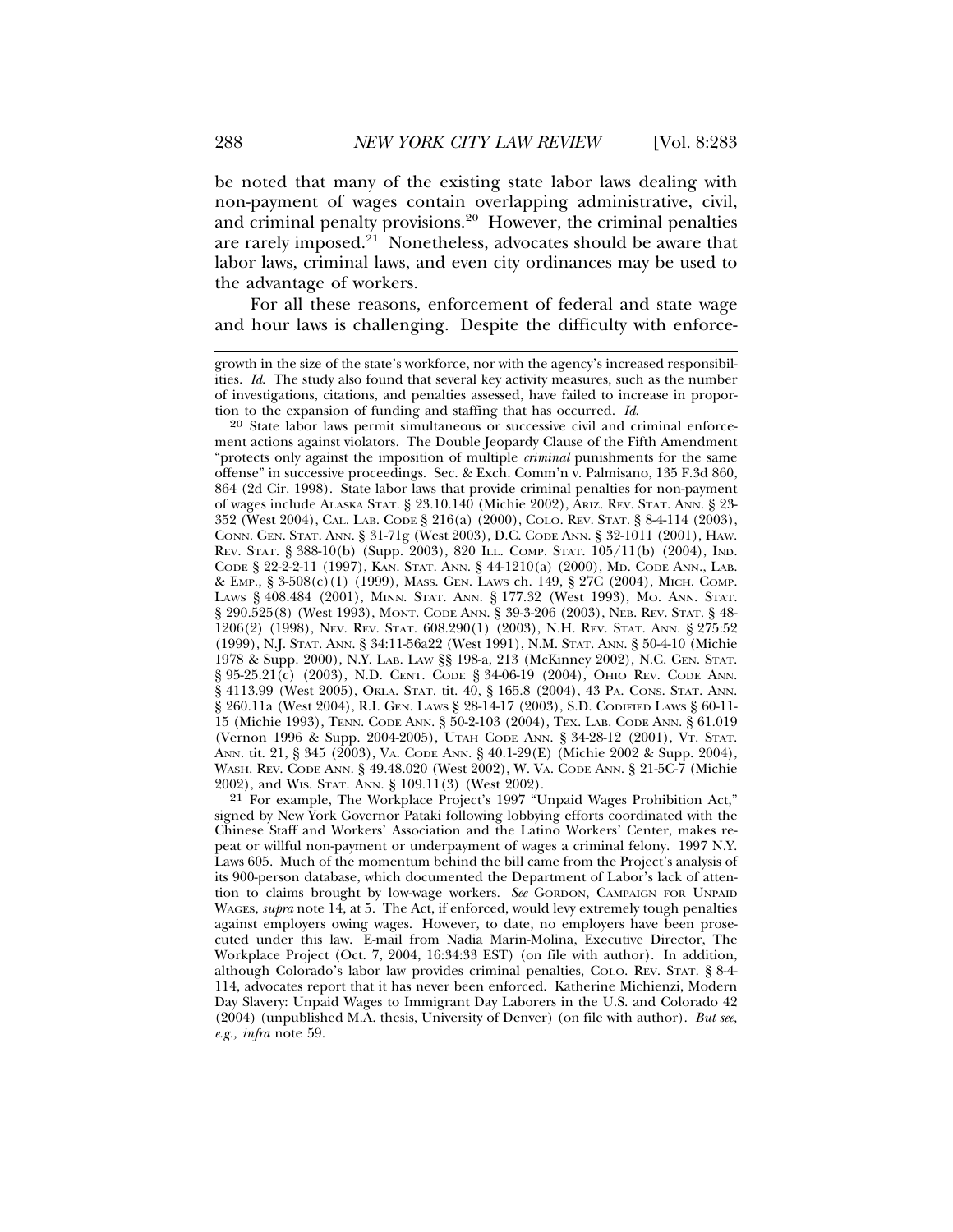ment, attempts to use criminal laws to enforce wage theft claims appear few and far between.<sup>22</sup> Even so, there are several good reasons why criminal laws should be used. The formal use of the "criminal" label and informal societal perceptions about the penal character of particular actions have important consequences for the kind of social stigma associated with behaviors. $2^{\overline{3}}$  Criminal charges often have a shaming function and result in negative publicity. Relatedly, local law enforcement's heightened involvement in wage claim cases may deter employers from cheating workers. $24$ As former Austin Police Department (APD) Commander Juan Gonzalez has stated, "I think the threat of APD has already made some employers pay up."25

In addition to a heightened deterrent effect, another benefit of using criminal theft laws is that government attorneys instead of private attorneys are the "prosecutors." This shifts the costs of enforcement from under-funded federal and state agencies and the working poor to local law enforcement departments. This strategy vests discretion about whether to take legal action in the hands of local police and government prosecutors.<sup>26</sup>

One drawback to using "theft of service" provisions is that workers can recover only wages owed, regardless of whether those wages meet minimum wage or overtime requirements. In other words, even if the wages owed to a worker are below the minimum wage, the worker can only recover the amount that the employer said s/he would pay. $27$ 

25 Lauri Apple, *The Theft of Wages is Sin: Fighting For Migrant Workers*, AUSTIN CHRON., Dec. 27, 2002, *available at* http://www.austinchronicle.com/issues/dispatch/ 2002-12-27/pols\_feature.html.

26 Reliance on local law enforcement officials may be desirable or a hindrance.

27 Michienzi, *supra* note 21, at 74. This principle is known as restitution. "The restitution principle holds that one who violates a duty or commits some wrong ought to be required to repair any injury she or he has caused." AMY HILSMAN KASTELY ET AL., CONTRACTING LAW 93 (2d ed. 2000). Restitution emphasizes the duty to return or pay for a benefit unjustly retained. *Id*. at 94. Although the remedy of restitution is not explicitly provided for in any "theft of service" statutes, many states have enacted statutes to assist crime victims in the recovery of damages from crimes. *See, e.g.,* TEX.

<sup>22</sup> *See, e.g.,* People v. Vanguard Meter Serv. Inc., 611 N.Y.2d 430 (N.Y. Sup. Ct., 1994); Abraham Abramovsky, *Prosecuting Division of Public Labor: Part 2*, NYJL, Jan. 12, 2004, at 3 (col. 1).

<sup>23</sup> Some scholars define a crime as "any social harm defined and made punishable by law." JOSHUA DRESSLER, CRIMINAL LAW 3 (2d ed. 1999) (quoting ROLLIN M. PERKINS & RONALD N. BOYCE, CRIMINAL LAW 12 (3d ed. 1982)).

<sup>24</sup> Deterrence occurs on two levels. First, a recalcitrant employer who has failed to pay workers might be induced to pay based on the threat of criminal sanction. Second, an employer who considers cheating workers might be dissuaded, particularly if a campaign has been widely publicized.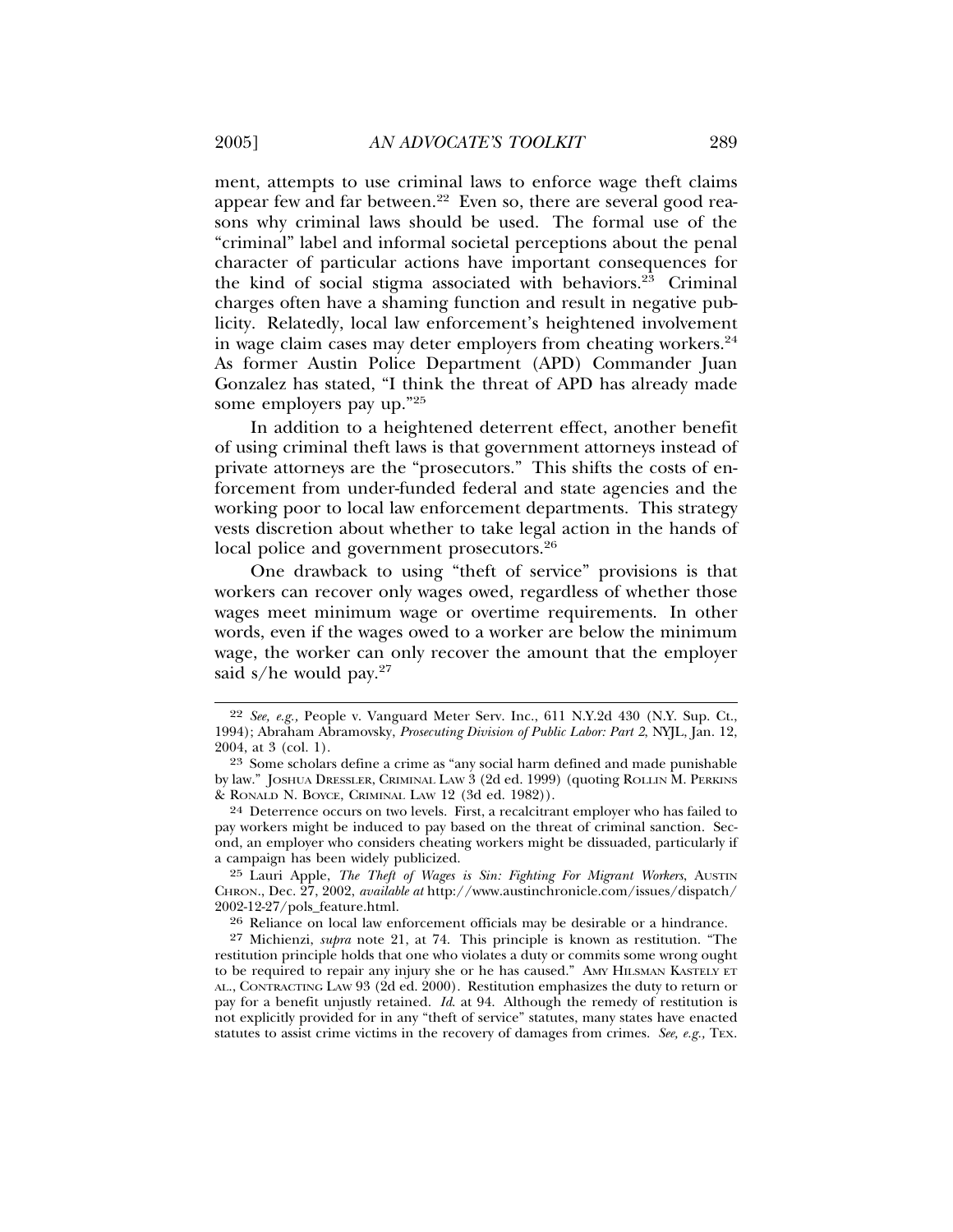Another important consideration in deciding whether to use "theft of service" laws arises in states that provide criminal penalties for non-payment of wages within their labor laws. In such states, penalties for "theft of service" in criminal codes may differ significantly from penalties available in labor codes.<sup>28</sup> So, while criminal "theft of service" laws may serve as an alternative basis for prosecuting unpaid wage cases, it is essential to understand the penalties under each available law before deciding which route to follow. Needless to say, it is also necessary to consider the workers' and the advocates' goals in pursuing the case, as well as the likelihood of enforcement.

A final consideration is that defendants are afforded greater protections in a criminal action than in a civil action. For example, in certain criminal actions defendants have a right to appointed counsel,<sup>29</sup> and the right to jury trial.<sup>30</sup> Moreover, criminal prosecutions must be proven *beyond a reasonable doubt*, whereas civil claims must be proven only by a *preponderance of the evidence*.

#### III. USING "THEFT OF SERVICE" LAWS: EDUCATING AND COORDINATING WITH AND AMONG POLICE AND PROSECUTORS

Those considering filing police reports under a criminal "theft of service" law must coordinate enforcement with and among police and prosecutors. The experience of advocates in Austin, Texas is instructive.

In August 2002, the Austin Police Department (APD) began investigating cases of unpaid wages as criminal "theft of service." Julien Ross, Coordinator of the Equal Justice Center's Central Texas Immigrant Workers' Rights Center (CTIWoRC) or Centro de Apoyo para Trabajadores Inmigrantes, calls the move "unprece-

CODE CRIM. PROC. CODE ANN. art. 42.037(a) (Vernon 2004) ("In addition to any fine authorized by law, the court that sentences a defendant convicted of an offense may order the defendant to make restitution to any victim of the offense.")*. See generally* George Blum, Annotation, *Measure and Elements of Restitution to Which Victim is Entitled Under State Criminal Statute*, 15 A.L.R. 5th 391 §§ 3, 45(j) (1993 & Supp. 2004) (collecting "theft of service" cases in which restitution and interest were ordered by judges).

<sup>28</sup> A noteworthy bill was recently introduced in New Jersey. It would have amended the penalty provision of the state's minimum wage labor law, N.J. STAT. ANN. 34:11-56a22 (West 1991), to include the harsher penalties that are already available under the state's criminal "theft of service" provision. 2004 New Jersey Senate Bill No. 584, New Jersey 211th Legislature.

<sup>&</sup>lt;sup>29</sup> *Cf.* Scott v. Illinois, 440 U.S. 367 (1979) (no constitutional right to appointed counsel in misdemeanor case in which no imprisonment is imposed).

<sup>&</sup>lt;sup>30</sup> *Cf.* Blanton v. City of North Las Vegas, 489 U.S. 538 (1989) (no constitutional right to jury trial in prosecution for a "petty offense").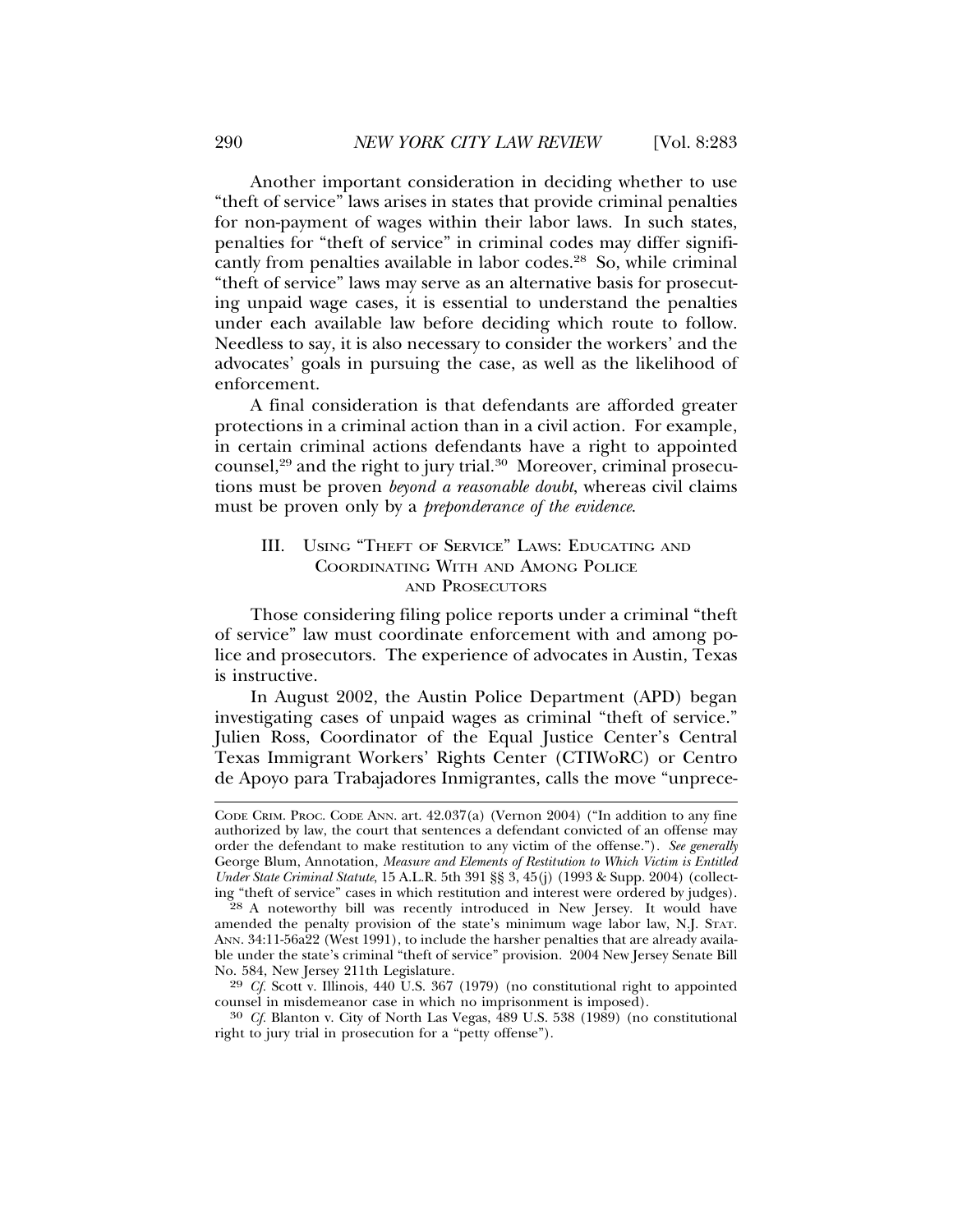dented."31 He reports that the initiative for using the criminal "theft of service" statute developed out of regular meetings about day labor issues which were attended by workers, City of Austin staff, advocacy organizations, and local police officers. The problem of unpaid wages was frequently discussed at these meetings and Texas's "theft of service" statute was identified as a potential enforcement strategy, with the primary challenge being the ability to prove the employer's "intent not to pay."32

Soon after the APD and Travis County Attorney (TCA) agreed to investigate certain cases of unpaid wages under the "theft of service" statute, the CTIWoRC initiated a task force specifically to monitor and flesh out the new policy. The task force participants included workers, and representatives from the CTIWoRC, Catholic Charities, the APD, the TCA, Texas Rural Legal Aid, and the Mexican Consulate. The task force developed evidentiary criteria to establish which circumstances of non-payment would qualify as "intent not to pay," and hence when employers could be arrested for criminal "theft of service." Those criteria are now included in the APD's manual of standard operating procedure (SOP).<sup>33</sup>

The experience of San Francisco's La Raza Centro Legal (La Raza) underscores the importance of coordinating with police and systematizing enforcement. La Raza discussed enforcement of California's "theft of service" law with a local police captain, who verbally agreed to apply the law. However, the captain did not inform the officers under his command of the agreement or formalize any procedures for enforcement in the departmental SOP manual. When La Raza advocates called in reports, police operators told them that unpaid wages are "a civil matter" and their reports were never investigated.34

In Austin, the CTIWoRC now serves as a liaison between police, prosecutors, and workers. The affected worker, together with the CTIWoRC, communicates closely with the APD during the in-

<sup>31</sup> Ross, *supra* note 6, at 145.

<sup>32</sup> Telephone Interview with Julien Ross, Coordinator, Central Texas Immigrant Workers' Rights Center (Sept. 26, 2004). *See* discussion *infra* Section V. & App. A.

<sup>33</sup> Telephone Interview with Julien Ross, Coordinator, CTIWoRC (Sept. 26, 2004). *See infra* App. A. *See generally* Samuel Walker, *The New Paradigm of Police Accountability: The U.S. Justice Department "Pattern or Practice" Suits in Context*, 22 ST. LOUIS U. PUB. L. REV. 3, 14-18 (2003) (discussing the role of departmental standard operating procedure manuals in filling the gap between law and practice, confining officers' discretion, and providing guidance to the front-line workers who make critical decisions in implementing official policy).

<sup>&</sup>lt;sup>34</sup> Telephone Interview with Hillary Ronen, Attorney, La Raza Centro Legal (Sept. 30, 2004).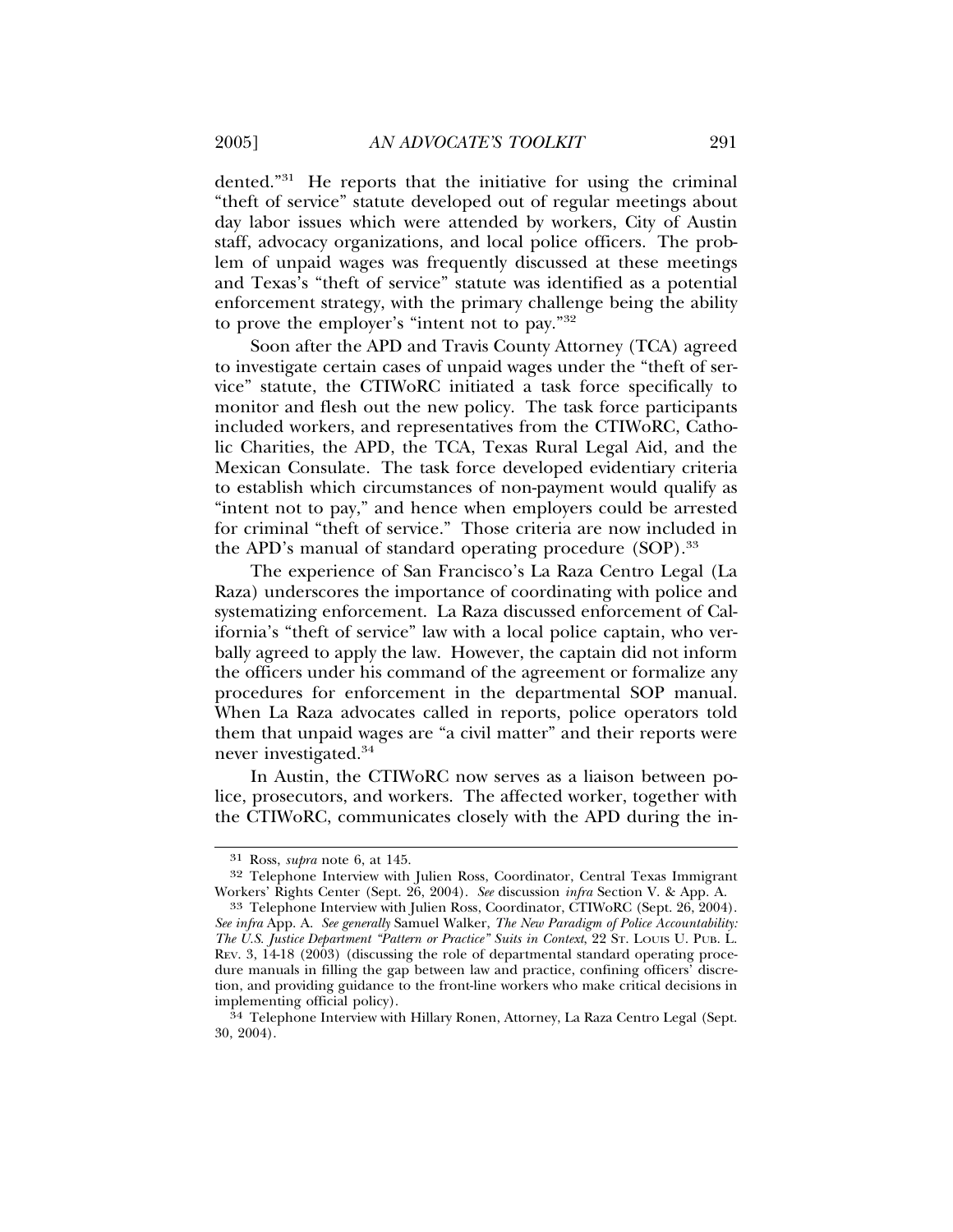vestigation of the case and subsequently with the Travis County prosecutor in the event that the employer is arrested. The worker and the CTIWoRC convey to the prosecutor what remedy the worker is seeking - restitution<sup>35</sup> and/or prosecution.<sup>36</sup> The prosecutor then attempts to settle the case with the employer. Julien Ross reports that prosecutors have never settled a case for less than the full amount owed. When cases do settle, the employer makes a check payable to the county, and then the county makes out a check to the worker through the CTIWoRC.37

The Austin task force is still working to achieve adequate training of APD detectives and TCA prosecutors who will be working on the "theft of service" cases. According to CTIWoRC advocates, effective handling of wage theft cases requires special training on the nuances of employer-worker relations that may not exist in other types of theft cases. The current strategy is to have each of the nine APD sectors identify one detective who will be assigned to the cases, which will have the special tagged name of "theft of wages." The task force will then hold training sessions with the nine "theft of wages" detectives. The task force hopes to implement the same centralized method to train TCA prosecutors.38

37 Telephone Interview with Julien Ross, Coordinator, CTIWoRC (Sept. 26, 2004).

38 E-mail from Julien Ross, Coordinator, CTIWoRC (Nov. 15, 2004) (on file with author).

<sup>35</sup> *See supra* note 27.

<sup>36</sup> Telephone Interview with Julien Ross, Coordinator, CTIWoRC (Sept. 26, 2004). Interestingly, the prosecutors in these cases ask the crime "victims" what relief they desire. Note that some states have comprehensive victims' rights laws that allow victims to have input into the prosecution's decision-making process, including consultation with the district attorney in decisions about entering into plea agreements. *See, e.g.,* ARIZ. REV. STAT. ANN. § 13-4419 (West 2004) (allowing victims to confer with the prosecution "about a decision not to proceed with a criminal prosecution, dismissal, plea or sentence negotiations"); COLO. REV. STAT. § 24-4.1-302.5 (2004) (allowing victims to be present at all critical stages of the criminal justice process and "to be heard at any court proceeding that involves a bond reduction or modification, the acceptance of a negotiated plea agreement, or . . . sentencing"); CONN. GEN. STAT. ANN. § 54-91c (West Supp. 2004) (allowing victims "to appear before the court for the purpose of making a statement for the record" in support of or in opposition to any plea agreement); IDAHO CODE § 19-5306 (Michie Supp. 2003) (allowing victims to be "[h]eard, upon request, at all criminal justice proceedings considering a plea of guilty, sentencing, incarceration, placing on probation or release of the defendant"); N.H. REV. STAT. ANN. § 21-M:8-k(II) (2001) (allowing victims to consult with prosecutors regarding plea bargaining and to offer victim impact statements during sentencing proceedings); N.C. GEN. STAT. § 15A-825(9-a) (2003) (requiring that victims receive pretrial notification if the prosecutor plans to offer a plea bargain); S.D. CODI-FIED LAWS § 23A-28C-1(5) (Michie 1998 & Supp. 2003) (allowing victims "[t]o offer written input into whether plea bargaining or sentencing bargaining agreements should be entered into").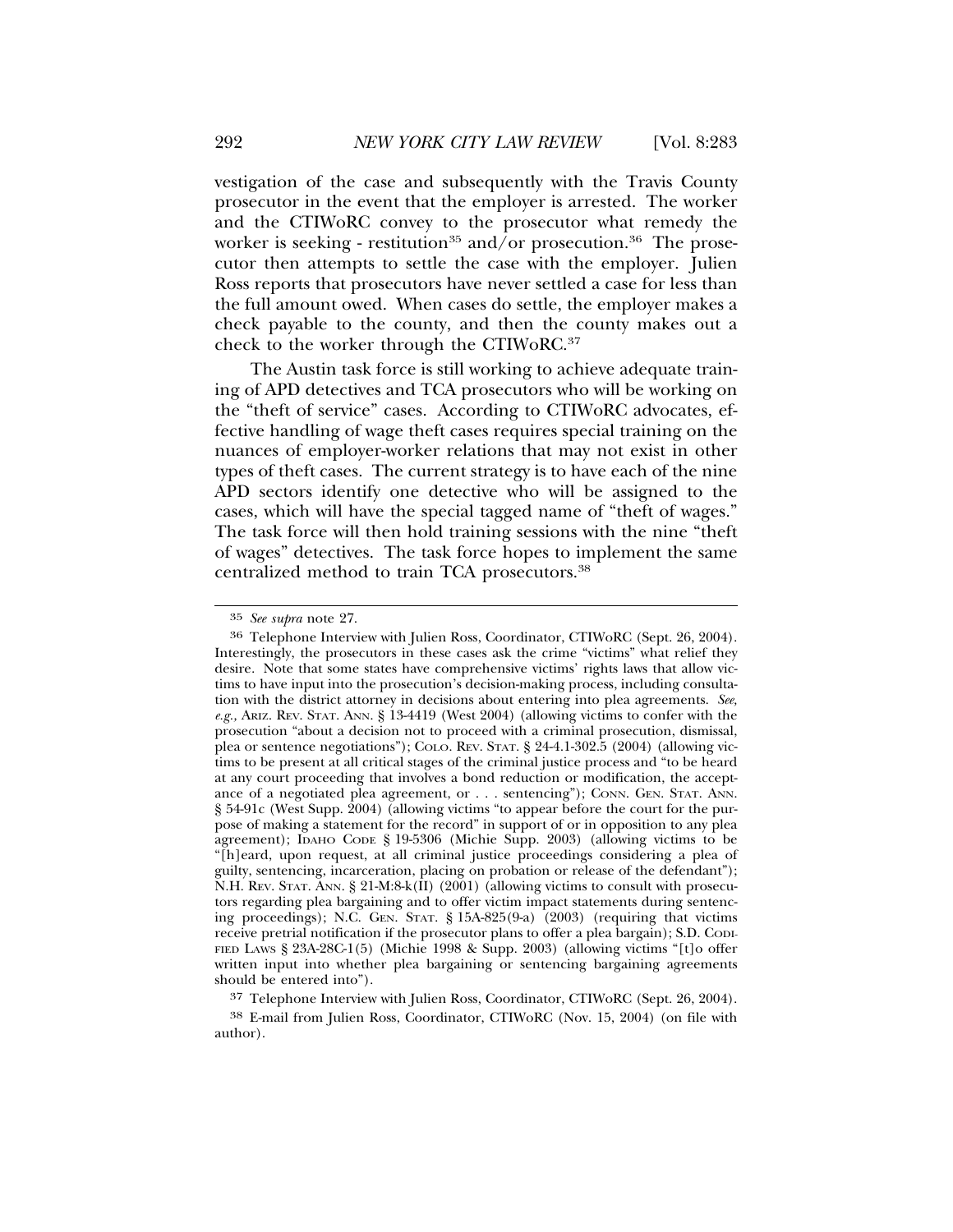#### IV. USING "THEFT OF SERVICE" LAWS: SHIELDING WORKERS FROM THE SHARING OF IMMIGRATION STATUS WITH IMMIGRATION AUTHORITIES

Although federal and state laws protect workers from wage theft regardless of their immigration status,<sup>39</sup> workers seeking the assistance of law enforcement rightly fear that such contact could result in the sharing of information related to immigration status with U.S. Immigration and Customs Enforcement (formerly the Immigration and Naturalization Service, or INS).40 It is critical that advocates ensure that any police department handling wage theft complaints has a formal rule regarding non-enforcement of immigration law before undocumented workers contact law enforcement officials. The absence of such a rule inevitably silences immigrant crime victims and witnesses, and impedes police efforts to win the trust and confidence of the communities they serve.<sup>41</sup> Moreover, "[i]mmigrants will decline to report crimes or suspi-

<sup>39</sup> *See, e.g.,* WAGE AND HOUR DIV., U.S. DEP'T OF LAB., FACT SHEET #48: APPLICATION OF U.S. LABOR LAWS TO IMMIGRANT WORKERS: EFFECT OF *Hoffman Plastics* decision on laws enforced by the Wage and Hour Division (n.d.), *available at* http://www.dol.gov/ esa/regs/compliance/whd/whdfs48.htm ("The Department's Wage and Hour Division will continue to enforce the FLSA and [Migrant and Seasonal Agricultural Worker Protection Act] without regard to whether an employee is documented or undocumented."). <sup>40</sup> "In June of 2002 Attorney General Ashcroft adopted a new policy that allows

state and local police to arrest and detain certain immigrants who are believed to be in violation of non-criminal provisions of the federal immigration laws." Press Release, American Civil Liberties Union, Court Orders Attorney General to Disclose Secret Memo on Local Police Enforcement of Federal Immigration Laws (Sept. 27, 2004), *available at* http://www.aclu.org/SafeandFree/SafeandFree.cfm?ID=16566&c= 206. On September 24, 2004, a federal judge ordered that the Department of Justice disclose the secret memorandum outlining the new policy. Nat'l Council of La Raza v. Dep't of Justice, 339 F. Supp. 2d 572 (S.D.N.Y. 2004). The DOJ is appealing the decision. *See* Nat'l Council of La Raza v. Dep't of Justice, 345 F. Supp. 2d 412 (S.D.N.Y. 2004). Also see the Clear Law Enforcement for Criminal Alien Removal (CLEAR) Act of 2003, H.R. 2671, 108th Cong. (2003), and the Homeland Security Enhancement Act of 2003, S. 1906, 108th Cong. (2003), which, if enacted, would have

required police to enforce federal immigration laws. <sup>41</sup> *See, e.g.,* UNCONSTITUTIONAL: THE WAR ON OUR CIVIL LIBERTIES (Cinema Libre 2004). Kathy Culliton, Legislative Staff Attorney for the Mexican American Legal Defense and Education Fund, discusses the effects of state and local law enforcement of immigration laws on crime victims and states: "Ashcroft's directive that local police enforce immigration law also means that if an immigrant witnesses a crime they will now be afraid to come forward, fearing that they may be deported or even locked up indefinitely. That leaves criminals to run free on the streets, which is exactly why police departments in Los Angeles and Seattle have policies not to enforce immigration law." *Id. See also* GAIL PENDLETON & DAVID NEAL, ABA COMM'N ON DOMESTIC VIOLENCE, LOCAL POLICE ENFORCEMENT OF IMMIGRATION LAWS AND ITS EFFECTS OF VIC-TIMS OF DOMESTIC VIOLENCE, *at* http://www.nationalimmigrationproject.org/GetInvolved/Get%20Involved.htm (last visited Jan. 5, 2005) (discussing the chilling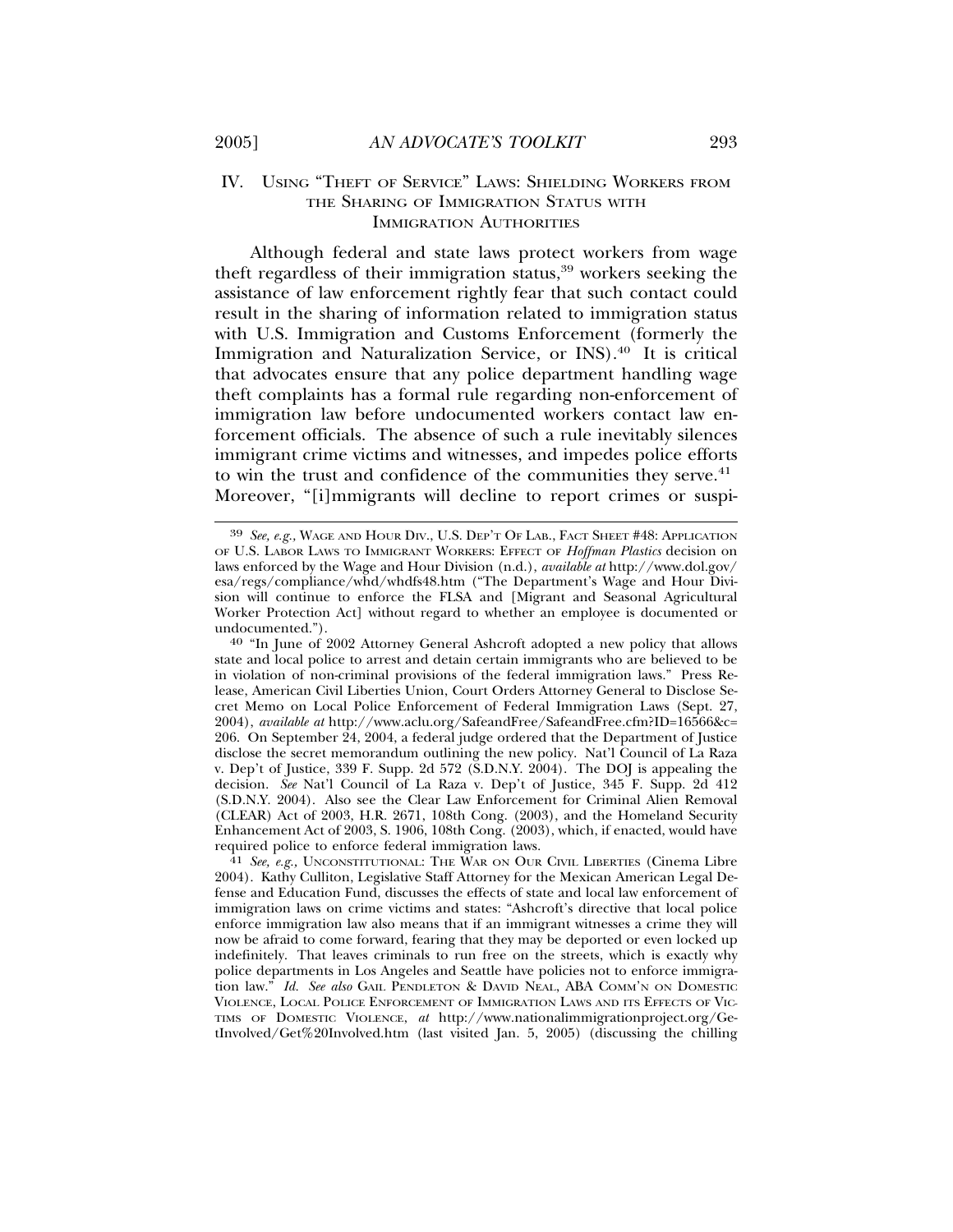cious activity, and criminals will see them as easy prey . . . ."42

To check whether your state or locality has a formal policy regarding non-enforcement of immigration laws, the National Immigration Law Center (NILC) has compiled an annotated chart of *Laws, Resolutions and Policies Instituted Across the U.S. Limiting Enforcement of Immigration Laws by Local Authorities*. 43 However, because this is a contentious and rapidly developing issue in many communities, advocates should check for the most up-to-date information with their state and local law enforcement officials. If your state or locality does not have such a policy, NILC has also produced *Sample Language for Policies Protecting Residents from Local Enforcement of Federal Immigration Laws*. 44

#### V. USING "THEFT OF SERVICE" LAWS: PROVING THE ELEMENTS OF CRIMINAL "THEFT OF SERVICE"

In order to convict an employer of "theft of service" certain elements must be proven *beyond a reasonable doubt*. 45 A review of such laws in all fifty states reveals that some common elements must be proven. Every state's "theft of service" law includes some form of intent requirement.46 In addition to intent, a number of "theft of service" statutes require that the employer knew that the services were only available for compensation.<sup>47</sup> Still other states

TUTED ACROSS THE U.S. LIMITING ENFORCEMENT OF IMMIGRATION LAWS BY LOCAL AU-THORITIES, LOCAL LAW ENFORCEMENT ISSUES (July 2004), *at* http://www.nilc.org/

<sup>44</sup> NATIONAL IMMIGRATION LAW CENTER, SAMPLE LANGUAGE FOR POLICIES PROTECT-ING RESIDENTS FROM LOCAL ENFORCEMENT OF FEDERAL IMMIGRATION LAWS (Nov. 2004), *at* http://www.nilc.org/immlawpolicy/LocalLaw/sample%20policy\_nov%20 2004. In addition, possible approaches to solving this problem include "measures protecting confidentiality . . . measures limiting the participation of city workers and police in immigration enforcement and . . . measures opposing federal attempts to require local police to cooperate with immigration law enforcement." REBECCA SMITH & AMY SUGIMORI, NATIONAL EMPLOYMENT LAW PROJECT, Low Pay, High Risk: State Models for Advancing Immigrant Workers' Rights ch. 2, 1 (2003), *available at* http:// www.nelp.org/publications.cfm?section=\Iwp\.

45 The Due Process Clause of the Fourteenth Amendment protects accused persons against conviction except upon proof *beyond a reasonable doubt* of every fact necessary to constitute the crime for which s/he is charged. <sup>46</sup> *See supra* note 4.

47 *See, e.g.,* ARIZ. REV. STAT. ANN. § 13-1802(A)(6) (West 2004); D.C. CODE ANN. § 22-3211(c) (2004); DEL. CODE ANN. tit. 11, § 845 (2004); KY. REV. STAT. ANN.

effect that local police enforcement of immigration matters will have on crime victims).

<sup>42</sup> NATIONAL IMMIGRATION FORUM, WHY *Shouldn't* Local Police Enforce Federal Immigration Laws? (Jan. 28, 2004), *at* http://www.immigrationforum.org/DesktopDefault.aspx?tabid=575. <sup>43</sup> NATIONAL IMMIGRATION LAW CENTER, LAWS, RESOLUTIONS AND POLICIES INSTI-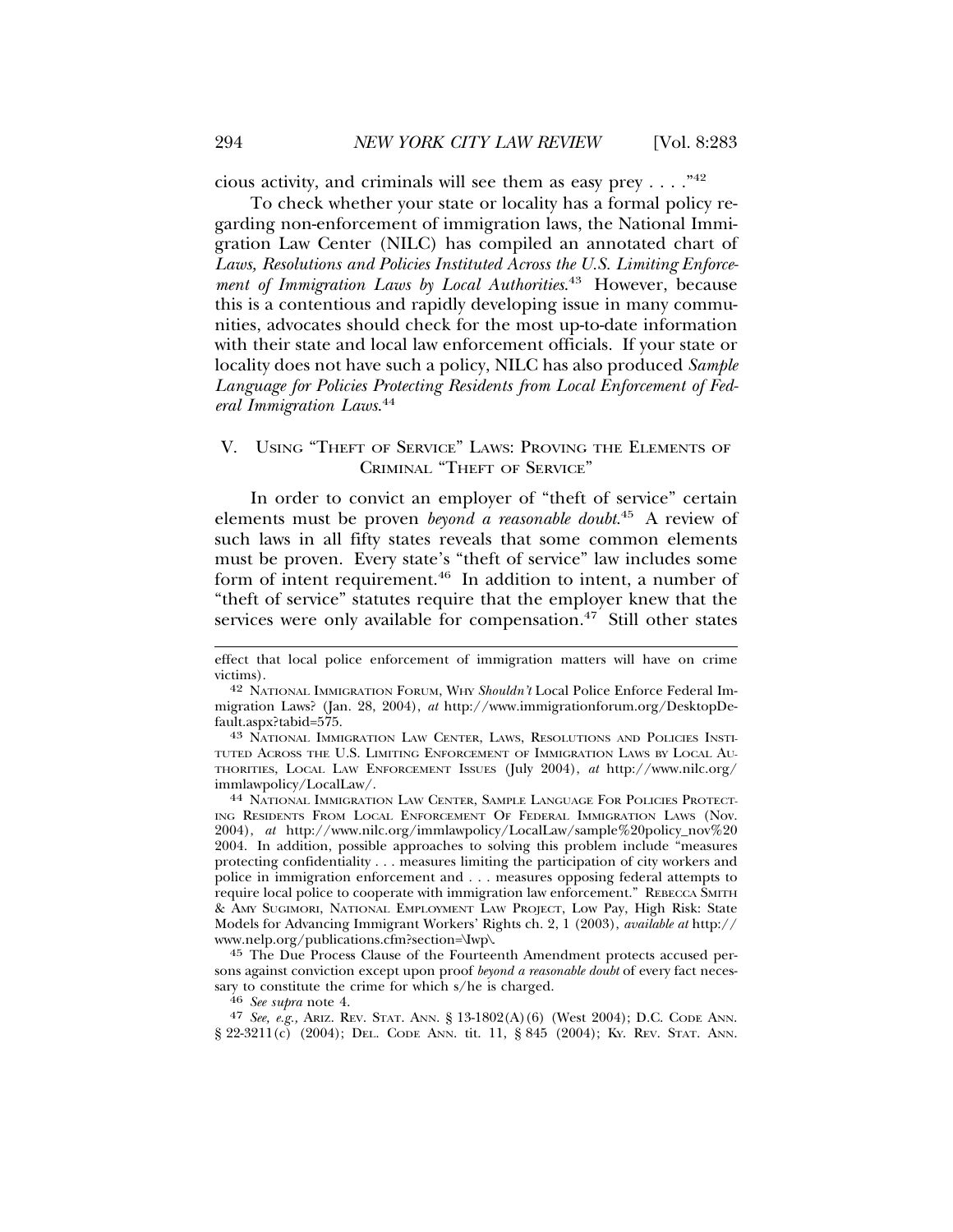further require that the services were obtained by false representation, threat, deception, fraud, or other means to avoid payment.<sup>48</sup>

Regarding the intent requirement, generally speaking, an act is a crime because the person committing it *intended* to do something that most people would consider wrong. Thus, with very few exceptions, to convict a person of a crime—an offense, a misdemeanor, or a felony—a person must be found to have had the state of mind to commit the crime. This mental state is generally referred to as *mens rea*, Latin for "guilty mind."49

When the definition of a crime requires not only doing an act, but doing it with a specific intent or objective, as "theft of service" laws do, the existence of the requisite *mens rea* can be inferred from the surrounding circumstances or circumstantial evidence. In the wage theft context, evidence of an employer's prior offenses, misrepresentations about payment, and intimidating statements or threats are generally admissible to infer intent.50

However, some "theft of service" laws create a statutory *presumption of intent* after the happening of some event. For example, Nebraska's law creates a presumption that the service was obtained by deception as to intention to pay "[w]hen compensation for service is ordinarily paid immediately upon the rendering of such service" and a person refuses to pay or absconds without payment or offer to pay.51 Similarly, North Dakota's law establishes a presumption of intent to deceive where a person absconds without payment or making provision to pay "[w]here compensation for services is ordinarily paid immediately upon their rendition, as in the case of hotels, restaurants, and comparable establishments."<sup>52</sup> Texas's "theft of service" statute creates a presumption of "intent to avoid payment" if the employer fails to pay a laborer within 10 days after

<sup>§ 514.060 (</sup>Michie 2004); ME. REV. STAT. ANN. tit. 17-A, § 357 (West 2004); N.J. STAT. ANN. § 2C:20-8 (West 2004).

<sup>&</sup>lt;sup>48</sup> *See, e.g.,* ALASKA STAT. § 11.46.200(a)(1) (Michie 2002) (by deception, force, threat, or other means to avoid payment); CAL. PENAL CODE § 484 (West 2000) (by any false or fraudulent representation or pretense); KAN. STAT. ANN. § 21-3704(a) (1995) ("by deception, threat, coercion, stealth, tampering or use of false token or device"); N.J. STAT. ANN. § 2C:20-8 (West 2004) (by deception, threat, or false

statements).<br><sup>49</sup> In the legal system's eyes, people who intentionally engage in the behavior prohibited by a law have "mens rea;" that is, they are morally blameworthy. For example, a murder law may prohibit "the intentional and unlawful killing of one human being by another human being." Under such a law, one who intentionally and unlawfully kills another person has "mens rea."

<sup>50</sup> *See* FED. R. EVID. 403, 404(b).

<sup>51</sup> NEB. REV. STAT. § 28-515(1) (1995).

<sup>52</sup> N.D. CENT. CODE § 12.1-23-03 (1997).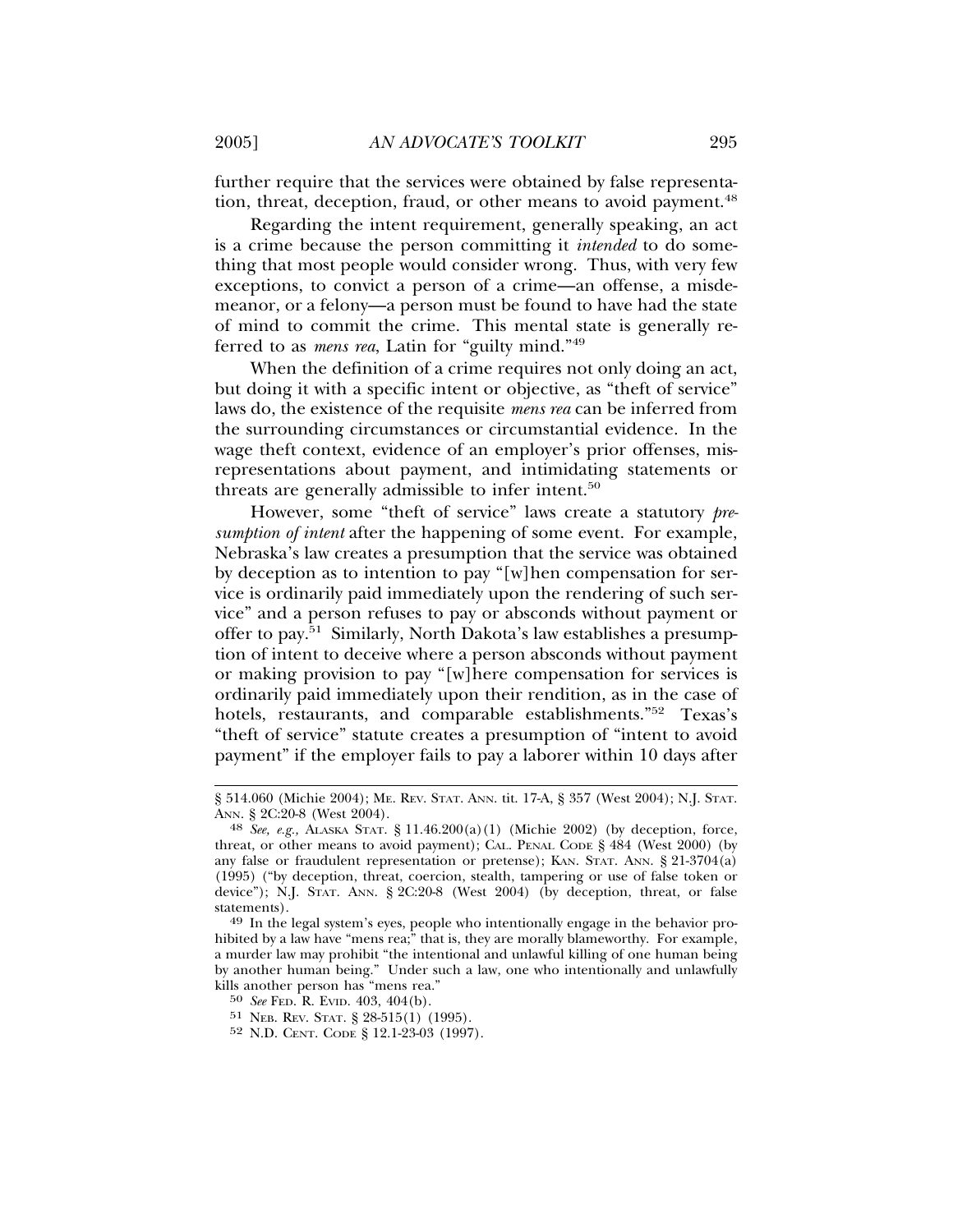receiving a notice demanding payment.<sup>53</sup> Unfortunately, an employer's non-response to a demand letter does not create a statutory presumption of intent in states other than Texas. Regardless, once the statutory presumption of intent is triggered, the employer bears the burden of rebutting that presumption.

For workers and advocates, the key to successfully using "theft of service" laws is to identify the elements of "theft of service" in the state or locality, to be familiar with the requisite intent, and to understand the evidentiary burden of proving each element *beyond a reasonable doubt*.

#### VI. ADVOCATING FOR "THEFT OF SERVICE" ORDINANCES AT THE MUNICIPAL LEVEL

One of the benefits of using "theft of service" provisions is that they already exist in most states. However, in those states that do not have such laws, it may be feasible and desirable to enact ordinances at the municipal level. For example, in early September 2004, advocates in Kansas City, Missouri who were inspired by Equal Justice Center's success in Austin, Texas pushed for and passed Ordinance No. 040964 which expressly provides that "stealing of a person's labor violates this ordinance." The ordinance states that "[a] person commits the ordinance violation of stealing if he appropriates property or services of another with the purpose to deprive him thereof, either without his consent or by means of deceit." Moreover, the law defines services to include "labor for wages."54

Lynda Callon, a Community Coordinator for Westside Community Action Network Center, Inc. (Westside CAN), was instrumental in guiding the ordinance through the City's Council. Callon reports that Westside CAN and the police officers with whom the organization works realized that unpaid wages was a growing problem in the neighborhood. Because of this, one officer spoke to a city prosecutor about the problem of unpaid wages. That prosecutor directed the officer to contact the City Attorney, Gaylen Beaufort. The officer eventually convinced Mr. Beaufort that the small claims process was too complex and convoluted for many workers and that workers needed a different legal strategy. Mr. Beaufort then approved a "theft of service" statute proposed by

<sup>53</sup> TEX. PENAL CODE ANN. § 31.04(b)(2) (Vernon 2003 & Supp. 2004-2005). *See infra* Apps. A and B.

<sup>54</sup> See App. D for full text of Kansas City ordinance.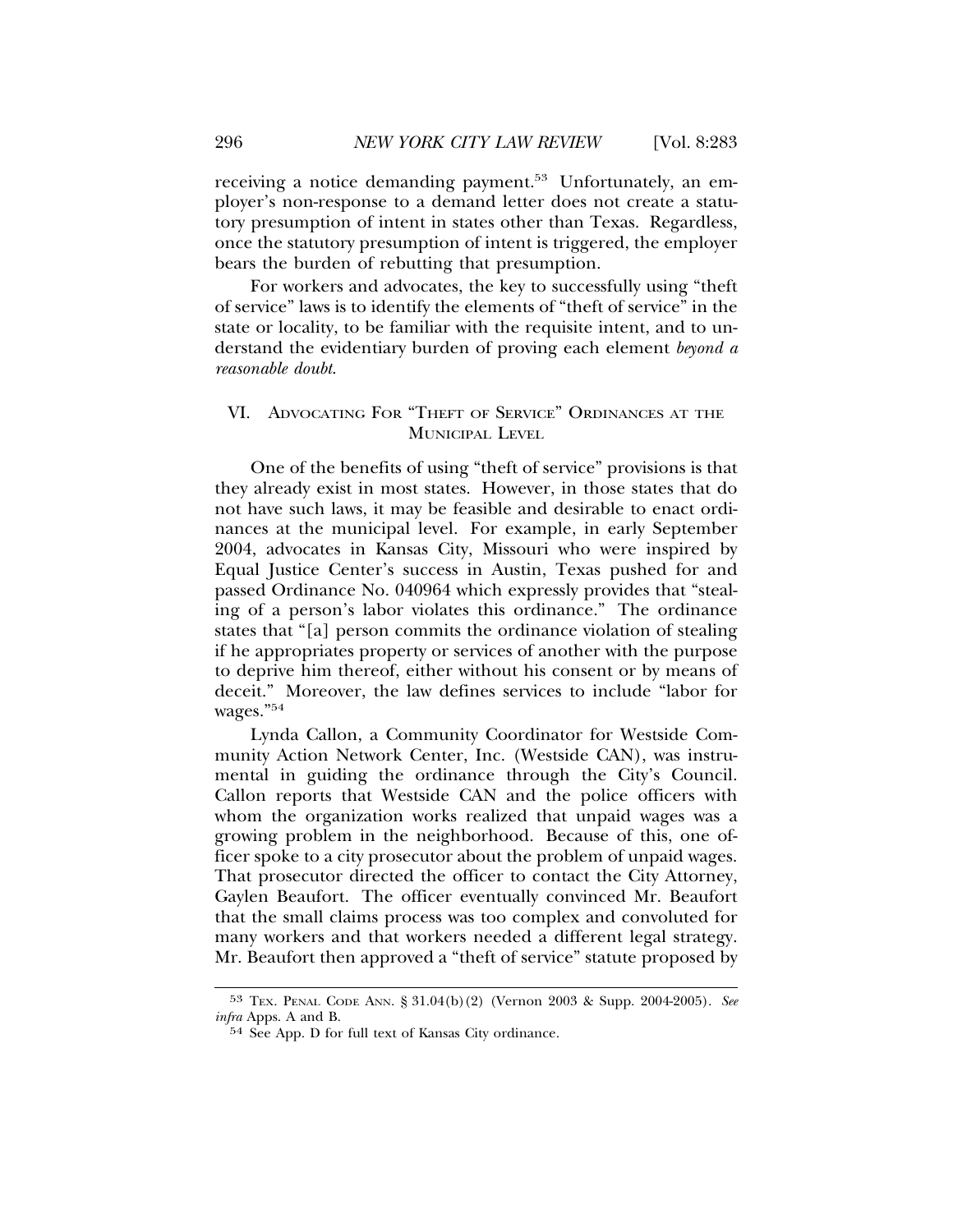Westside CAN.55

After the passage of the ordinance, Westside CAN planned to hold a press conference with a city councilman in order to publicize the new ordinance. They also planned to meet with local judges to explain the new law. Westside CAN has forwarded the ordinance to Kansas City Police Department's Patrol Bureau Chief, who has agreed to order training for police officers.<sup>56</sup> Such municipal ordinances are being considered by advocates in other cities as  $\text{well.}^{57}$ 

#### VII. IMPROVING WAGE THEFT LAWS: STRICT LIABILITY FOR NON-PAYMENT OF WAGES

As discussed in Section V., what a defendant *intended* to do often affects whether and how severely s/he will be punished. However this is not always the case. There are some crimes that do not require *mens rea*. These are called strict liability offenses. One way to improve wage theft laws would be by making them "strict liability" crimes. Since the outcome of unpaid wage cases hinges on proving an employer's intent, the difficulty of establishing such cases would be obviated by eliminating intent as an element of the offense.

The significance of a strict liability offense is that certain defenses, such as mistake, are not available.<sup>58</sup> This would be beneficial in wage theft cases because a likely employer defense is mistake. Strict liability for non-payment of wages is not a radical idea. Connecticut currently has a labor law which makes an employer's failure to pay wages a strict liability felony.59

*See* State v. Wilson, 848 A.2d 542 (2004) (holding that (1) failure to pay wages was a strict liability crime that did not require proof of criminal negligence, and  $(2)$  statute

<sup>55</sup> Telephone Interview with Lynda Callon, Community Coordinator, Westside CAN Center, Inc. (Sept. 13, 2004).

<sup>56</sup> Telephone Interview with Lynda Callon, Community Coordinator, Westside CAN (Oct. 11, 2004).

<sup>57</sup> For example, in Denver, Colorado, El Centro Humanitario, a day laborers' center, is developing a proposal for a "theft of service" ordinance. Telephone Interview with Minsun Ji, Executive Director, El Centro Humanitario para Los Trabajadores (Sept. 29, 2004).

<sup>58</sup> DRESSLER, *supra* note 23, at 156. *See also* CHARLES E. TORCIA, 1 WHARTON'S CRIMI-NAL LAW § 78 (15th ed.).

<sup>59</sup> CONN. GEN. STAT. ANN. § 31-71(a) provides:

Each employer, by himself, his agent or representative, shall pay weekly all moneys due each employee on a regular pay day, designated in advance by the employer, in cash, by negotiable checks or, upon an employee's written request, by credit to such employee's account in any bank which has agreed with the employer to accept such wage deposits.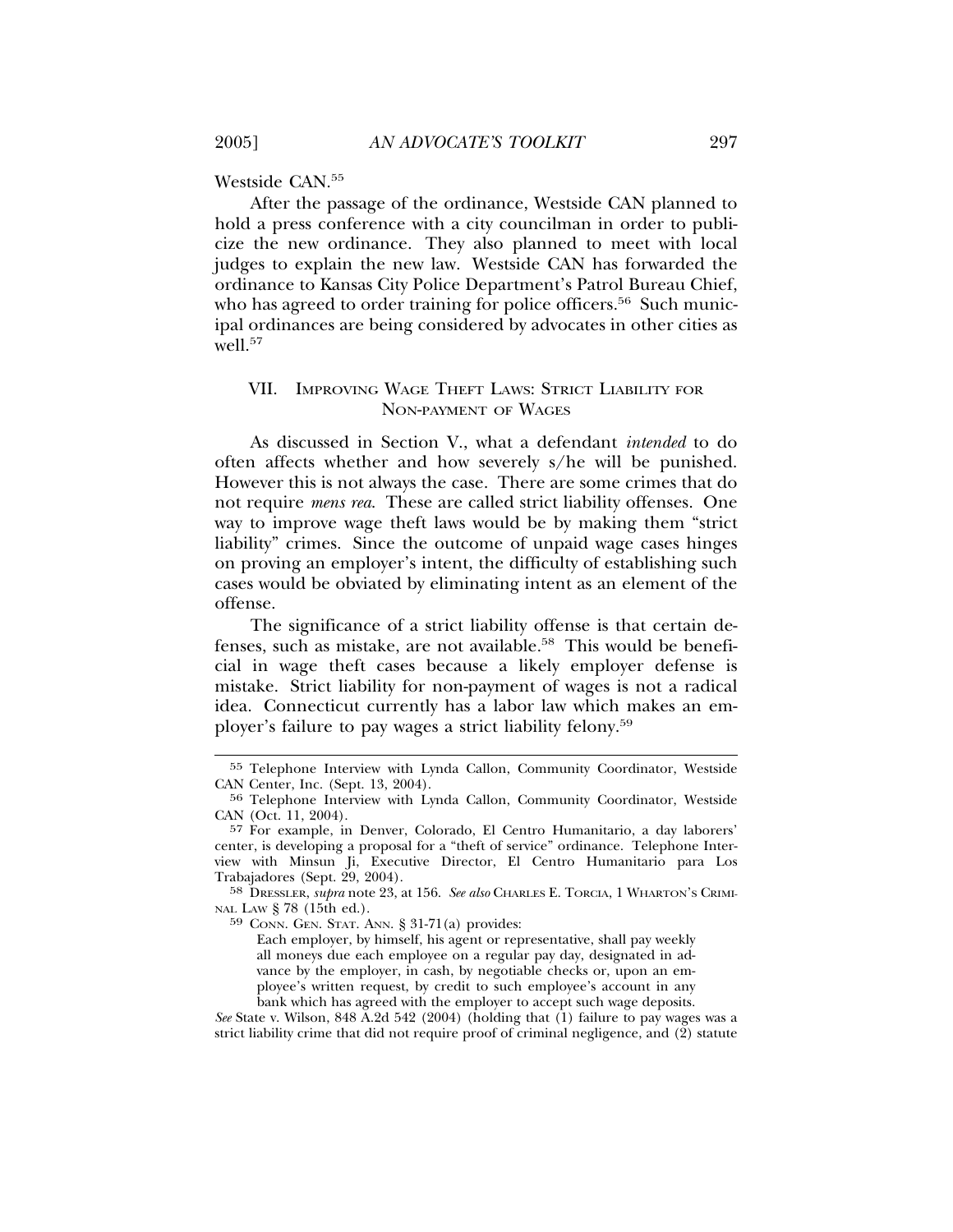The justification for a strict liability law is that the social benefits of stringent enforcement outweigh the harm of punishing a person who may be morally innocent.<sup>60</sup> Because the consequences of non-payment of wages are irrefutably and extraordinarily serious—impoverishment, and destruction of community and family advocates proposing a new law or an amendment to an existing law can and should make a strong argument that such laws hold employers strictly liable for failing to pay workers.

#### VIII. CHECKLIST OF WHAT YOU NEED TO USE "THEFT OF SERVICE" LAWS

- A State or Municipal "Theft of Service" Law.
- A Working Relationship with Local Police and Prosecutors.
- An Agreement, Policy or Law that Bans Police from Enforcing Immigration Laws.
- An Explicit and Systematic Procedure for Police and Prosecutors Handling "Theft of Service" Reports.
- An Internal System for Coordinating the Handling of such Cases.

criminalizing failure to pay wages was not rendered unconstitutionally void for vagueness based on failure to contain *mens rea* element). Although generally the penalty imposed under a statute has been a significant consideration in determining whether the statute should be construed as dispensing with *mens rea* (DRESSLER *supra* note 23, at 161 (citing Staples v. United States, 511 U.S. 600, 616 (1994)), the Connecticut court still held that even a felony may be a strict liability crime. "Neither the United States Supreme Court nor our Supreme Court has held that the magnitude of the penalty determines the constitutionality of strict liability statutes." *Id.* (quoting State v. Nanowski, 56 Conn. App. 649, 656 (2000)).

<sup>&</sup>lt;sup>60</sup> Examples of strict liability laws include "statutory rape" laws which in some states make it illegal to have sexual intercourse with a minor, even if the defendant reasonably believed that the sexual partner was old enough to consent legally to sexual intercourse, and "sale of alcohol to minors" laws that in many states punish store clerks who sell alcohol to minors even if the clerks reasonably believe that the minors are old enough to buy liquor.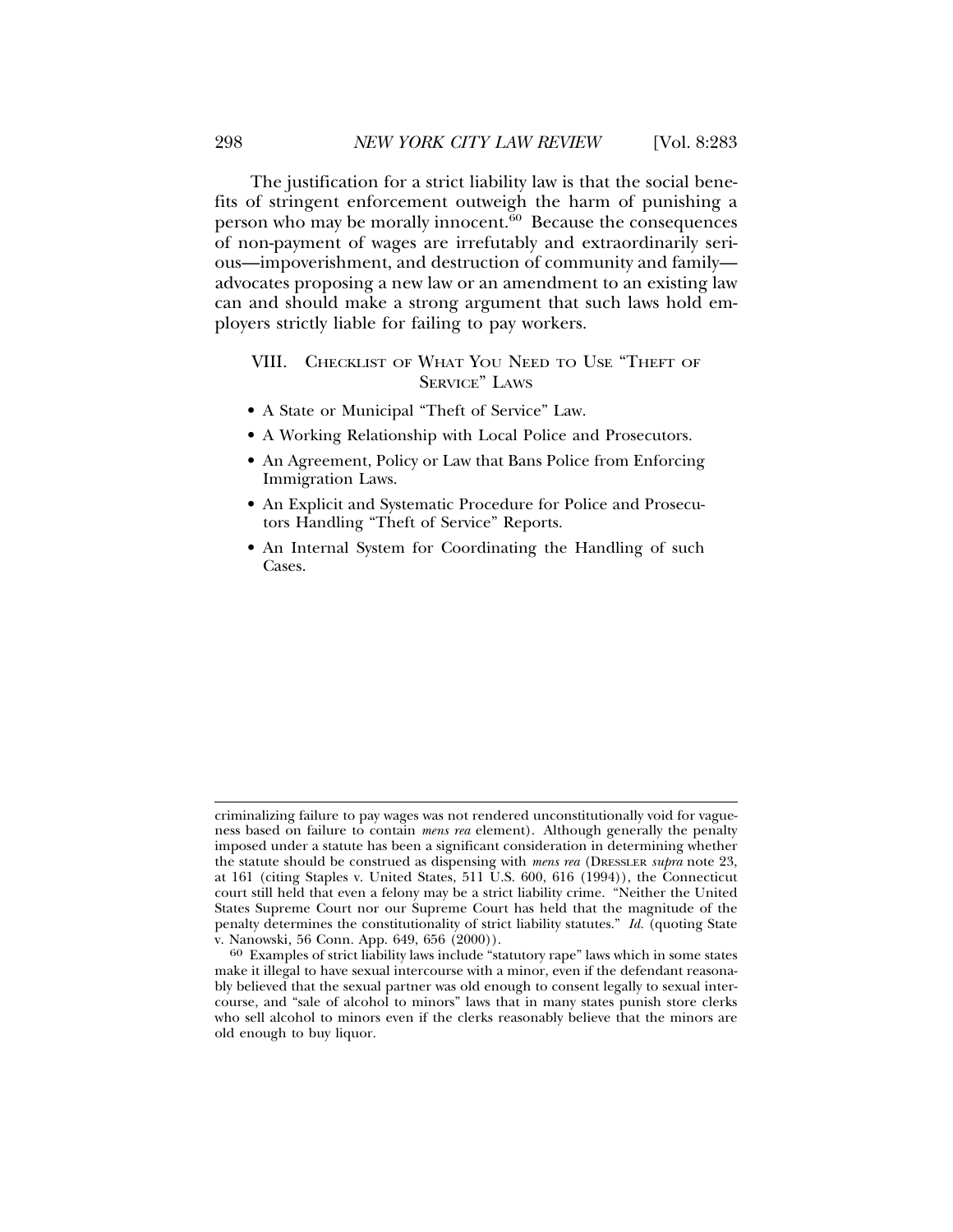#### APPENDIX A: TEXAS "THEFT OF SERVICE" STATUTE AND INTENT CRITERIA

After one and a half years of discussion, an Austin task force which included day laborers came up with the idea of using Texas's criminal "theft of service" law to enforce day laborers' claims for unpaid wages.<sup>61</sup>

Texas's statute declares the following:

A person commits theft of service if, with *intent to avoid payment* for service that he knows is provided only for compensation: (1) he intentionally or knowingly secures performance of the service by deception, threat, or false token;

(4) he intentionally or knowingly secures the performance of the service by agreeing to provide compensation and, after the service is rendered, fails to make payment after receiving notice demanding payment.<sup>62</sup>

Although "intent to avoid payment" must ultimately be proved, the law provides two factual scenarios after which it will be presumed:

(1) the actor absconded without paying for the service or expressly refused to pay for the service in circumstances where payment is ordinarily made immediately upon rendering of the service, as in hotels, campgrounds, recreational vehicle parks, restaurants, and comparable establishments;

(2) the actor failed to make payment under a service agreement within 10 days after receiving notice demanding payment.<sup>63</sup>

The task force discussed common non-payment scenarios and developed additional criteria which would satisfy the "intent not to pay" requirement. The criteria are now included in the standard operating procedure (SOP) for the Austin Police Department (APD). The SOP is the operations manual used by the entire police department. It serves as a guide for the police in determining whether to arrest, and makes the police more consistent and less likely to arrest someone who could not be convicted.

The SOP currently provides that any of the following circum-

. . .

<sup>61</sup> Telephone Interview with Julien Ross, Coordinator, CTIWoRC (Sept. 26, 2004). 62 TEX. PENAL CODE ANN. § 31.04(a) (Vernon 2003 & Supp. 2004-2005) (emphasis added).

<sup>63</sup> TEX. PENAL CODE ANN. § 31.04(b) (Vernon 2003 & Supp. 2004-2005).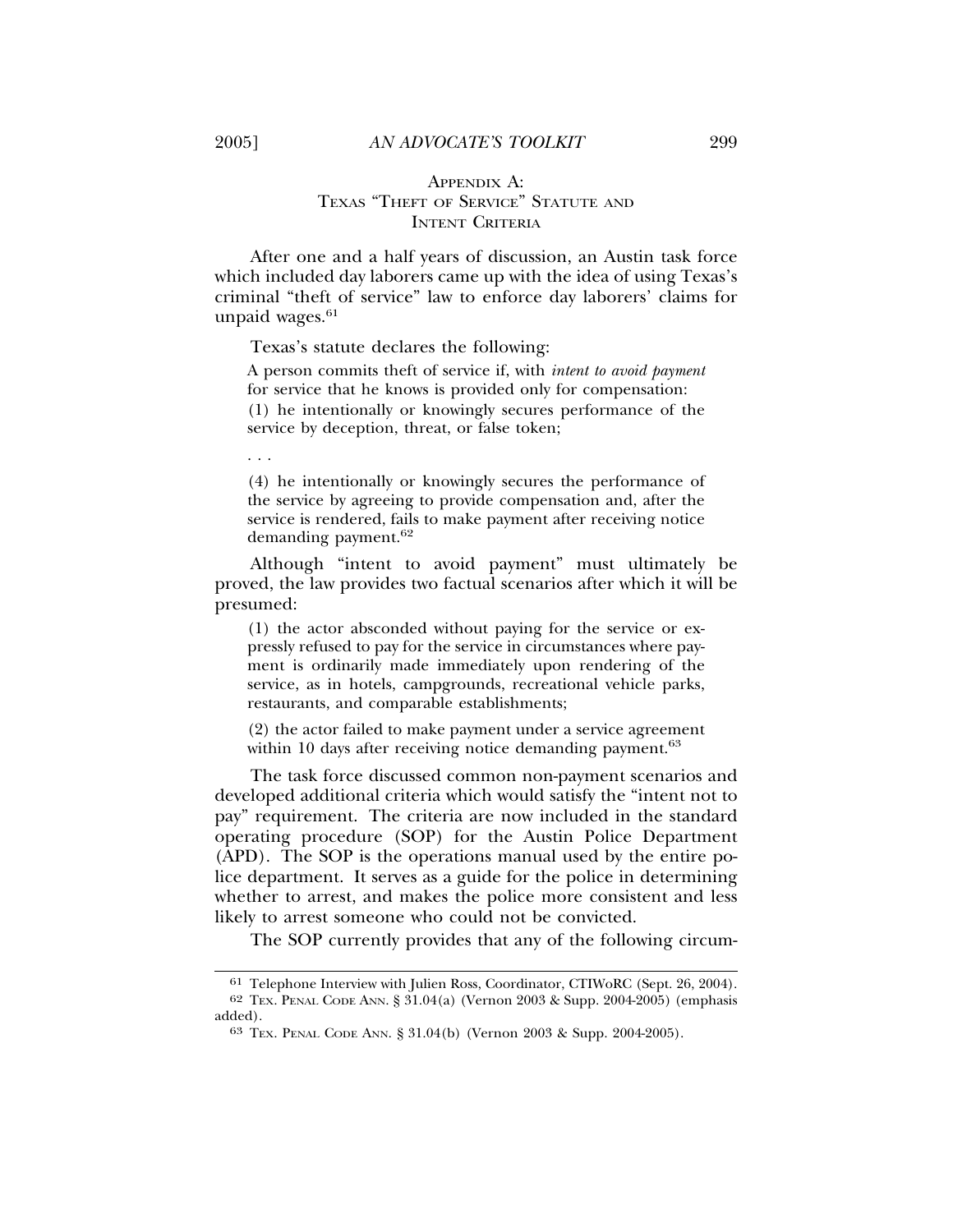stances can be considered as a showing of "intent not to pay" when receiving a complaint regarding non-payment of day labor services:

(1) The business/individual has had 2 or more incidences<sup>64</sup> of failing to pay for services rendered (with the same or different people); or

(2) The work agreement<sup> $65$ </sup> specifies that payment be made immediately upon services rendered, and the business/individual fails to tender payment to worker at that time; or

(3) The business/individual schedules a "pay day," agreeing to meet worker on a particular day, and fails to show up; or

(4) The business/individual indicates to a third party his/her intent not to pay; or

(5) Payment is rendered with a check and that business/individual fails to make payment via one of the following scenarios:

(a) *knowingly* issues that check on a closed or nonexistent account,

(b) stops payment on the check,

(c) after receiving notification of insufficient funds on the check rendered, fails to tender payment within a reasonable time period.<sup>66</sup>

In Austin, the procedure for enforcing "theft of service" claims is as follows. If one of the "intent not to pay" criteria is satisfied, an advocate from CTIWoRC calls the employer to attempt to negotiate by phone. If negotiations are unsuccessful, an advocate then sends a certified demand letter with return receipt notifying the employer that wages are owed.<sup>67</sup> Enclosed with the demand letter is a memorandum from the Austin Police Department explaining the "theft of service" law and the Department's policy of enforcing it. The enclosure of the APD letter is designed to show employers that the police are serious about enforcing the law. The employer then has ten days to pay the wages or an arrest warrant is filed with the Austin Police Department.

<sup>64</sup> This section is purposely vague in order to include both complaints and convictions. Workers' previous complaints to CTIWoRC or the Mexican Consulate, even those that did not result in any formal legal action, count as an incident.<br><sup>65</sup> The agreement may be oral or written.

<sup>66</sup> E-mail from Julien Ross, Coordinator, CTIWoRC (Sept. 14, 2004) (on file with author).

<sup>67</sup> Note that the Texas statute specifically provides that intent is presumed when the employer fails to make payment after receiving notice demanding payment. It should be noted that in drafting a demand letter it is an ethical violation for an attorney to use the criminal process to improve his client's position in a civil matter. Accordingly, such a letter must be carefully drafted. *See infra* note 69.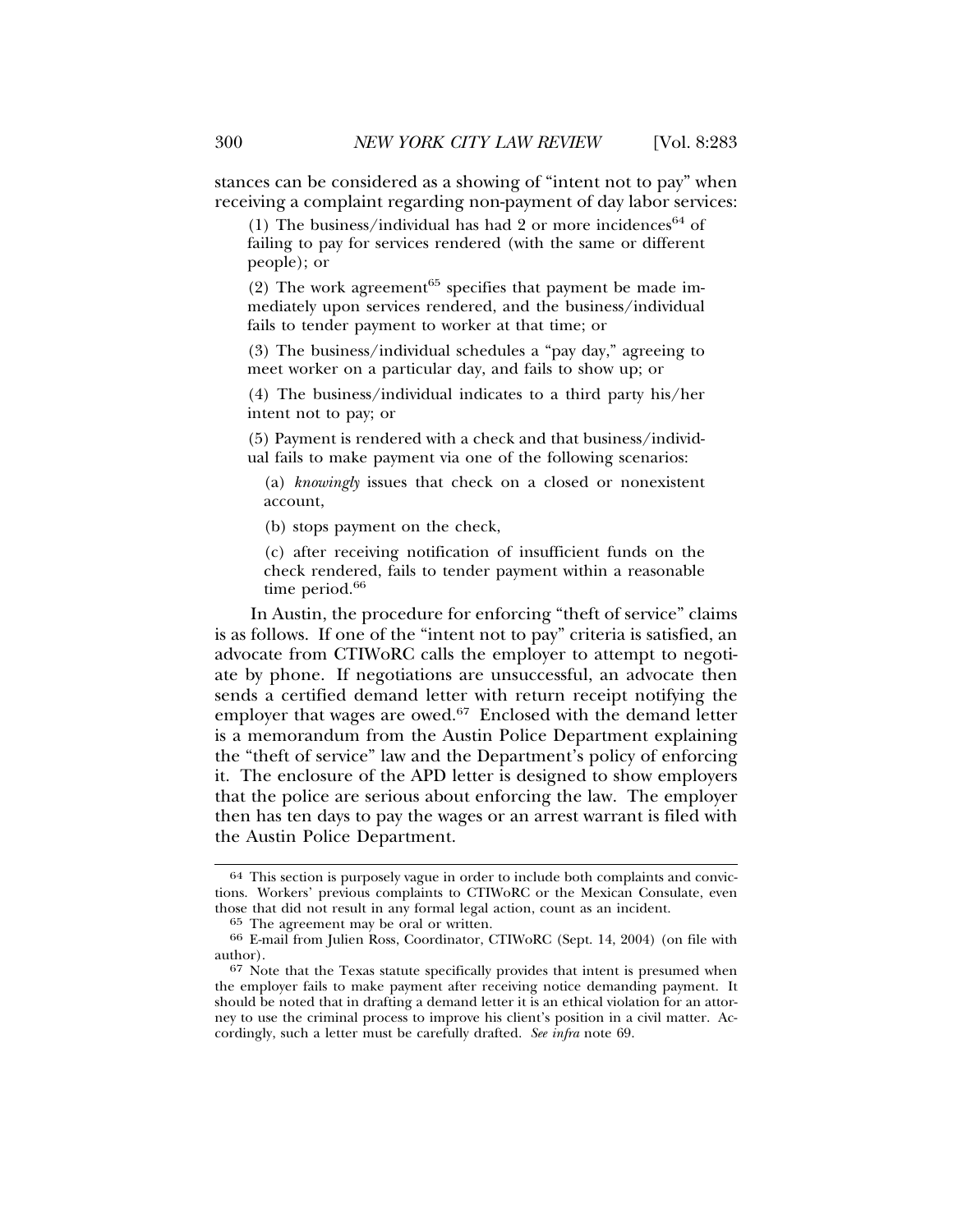If the employer does not pay or contact the CTIWoRC, then the worker (with the guidance of CTIWoRC) calls 311 to file a "theft of service" police report. The individual filing the report must provide (1) the first and last name, telephone number, and physical address of the employer, and (2) the physical Austin address where the work was performed or where the worker was contracted.

The Austin Police Department SOP also sets out the following additional criteria that "should be met" when investigating and eventually filing charges for Theft of Service/Wage Claims:

(1) Some aspect of the offense occurred within the city limits of Austin which include one of the following scenarios:

(a) the business is located in Austin,

(b) the work was performed in Austin,

(c) the worker was picked up/contracted in Austin and work completed outside the city;

(2) An agreement for work was reached either orally or in writing and payment was not rendered for the services contracted for by that agreement;

(3) Attempts were made by the victim/representing organization/detective to resolve the situation by contacting the business or individual employer;

(4) A demand letter has been mailed by certified mail requesting payment for services rendered with return receipt requested;

(5) Intent to avoid payment is presumed if the business or individual employer fails to make payment under a service agreement within 10 days after receiving notice demanding return;

(6) It is presumed that written notice was received not later than 5 days after demand letter was sent;

(7) If the certified letter is returned unopened to the sender, the letter will serve as evidence of attempt to request payment, so long as it was sent to the last known address of the business or individual employer;

(8) A sworn statement is obtained from the victim, or a sworn statement is obtained from the victim and presented by an individual acting as the liaison;

(9) The victim correctly identifies the employer from a photograph-based lineup.<sup>68</sup>

<sup>68</sup> E-mail from Julien Ross, Coordinator, CTIWoRC (Sept. 14, 2004) (on file with author).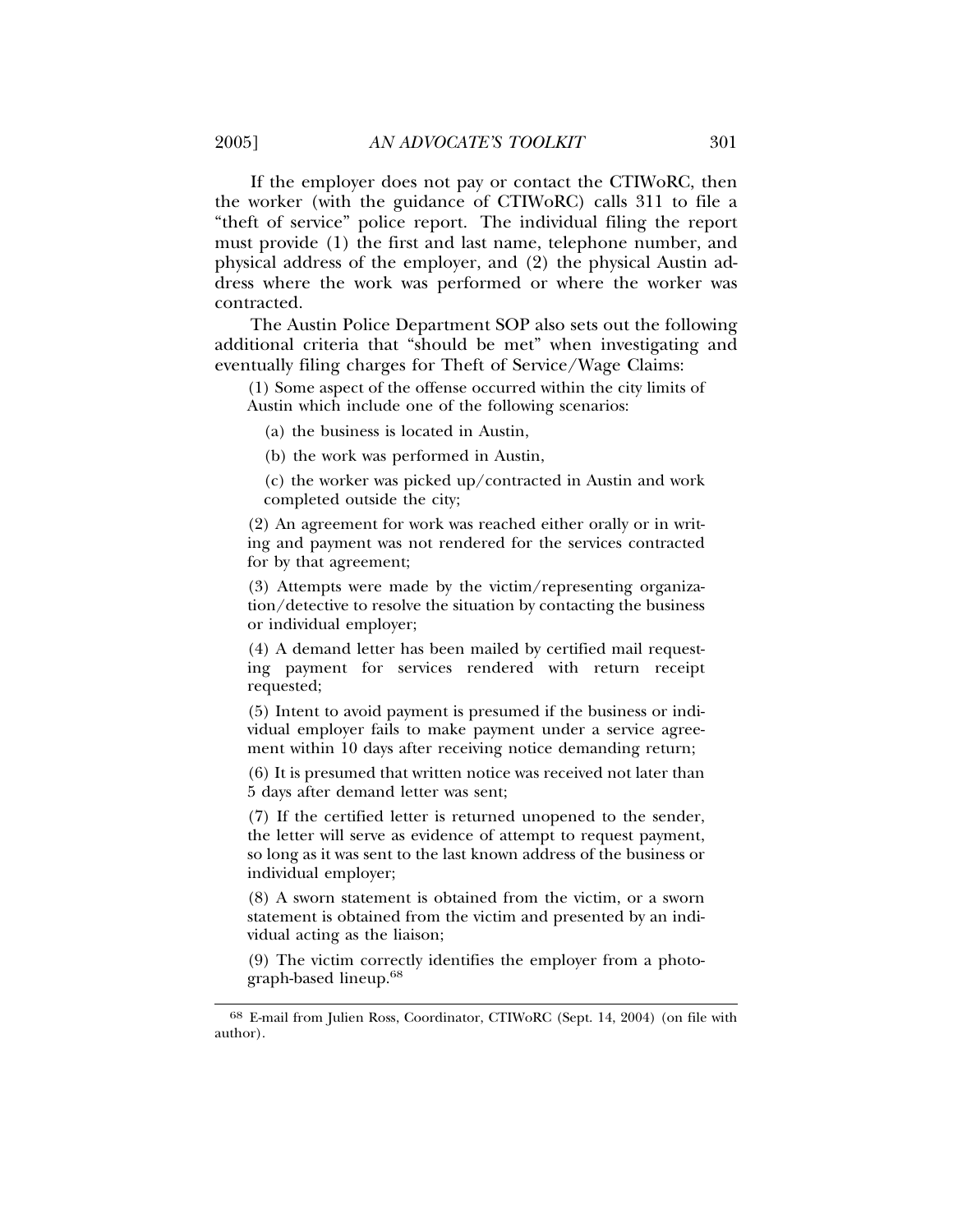#### APPENDIX B: TEXAS DEMAND LETTER<sup>69</sup>

Re: Demand for unpaid wages/theft of service. Sent by certified mail

#### Dear *Mr./Ms. Employer*:

The Central Texas Immigrant Worker Rights Center is a non-profit law office that assists low-income workers. We are writing you on behalf of *Mr./Ms. Worker*, who worked for you between *months of year*. *Mr./Ms. Worker* claims that *he/she* is owed \$ *amount* in unpaid wages for *type of work* performed for you. *Mr./Ms. Worker* has presented to us a detailed calculation of the dates and hours worked, the salary promised, and the amount of outstanding wages owed.

This letter is a demand for payment of the \$ *amount* in unpaid wages. **Failure to pay the \$** *amount* **within ten days of receiving this letter creates a presumption of committing an offense, and this matter will be referred to the Austin Police Department.** The Austin Police Department is investigating such cases under criminal Theft of Service charges, pursuant to Chapter 31.04 of the Texas Penal Code (see attached Police memo).

It is always our policy to attempt to settle this type of dispute through negotiation. We attempted to resolve this with you by telephone and were unsuccessful. Please contact us immediately if you wish to settle this matter or if you have any questions: Tel: 512-474- 0007, ext. 102; Fax: 512-474-0008. To resolve this matter immediately, send payment of \$ *amount* made out to "Equal Justice Center Trust Account" within 10 days of receiving this letter to: Equal Justice Center; 510 S. Congress Ave.; Suite 206; Austin, TX 78704. We will not distribute the funds to *Mr./Ms. Worker* until they have signed a release form.

<sup>69</sup> This is letter included with the permission of Julien Ross, Coordinator, CTIWoRC. Please note that Texas is the only state in which a non-response to a demand letter creates a presumption of "intent to avoid payment." See *supra* Section V. State rules of professional conduct, which govern the conduct of lawyers, generally prohibit lawyers from presenting and threatening presentation of criminal charges when the purpose is to affect the resolution of a civil dispute. Gregory G. Sarno, Annotation, *Initiating, or Threatening to Initiate, Criminal Prosecution as Grounds for Disciplining Counsel*, 42 ALR 4th 1000, 1017 (1985). Thus, if a lawyer were to send a letter to an employer expressing a conditional intent to file a criminal complaint, or even if a lawyer were to send a letter arguing that an employer's conduct violated a criminal law and asking for an explanation or justification of the conduct, the lawyer would have to be very careful to word the letter so that s/he does not violate the disciplinary rules of the particular state.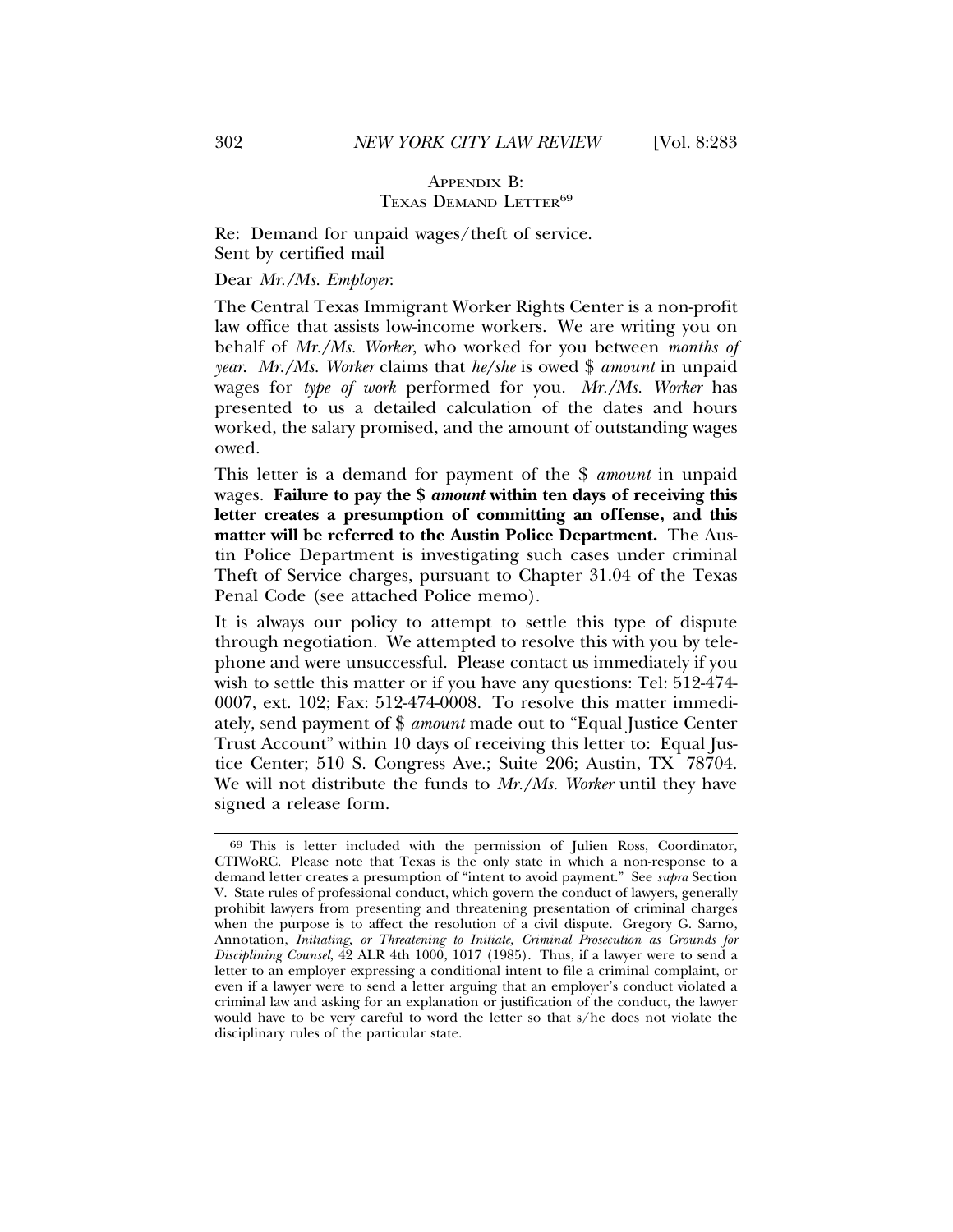**Please be advised that it is illegal to retaliate or take any adverse action with respect to** *Mr./Ms. Worker*.

Thank you for your attention to this matter and I hope to hear from you soon.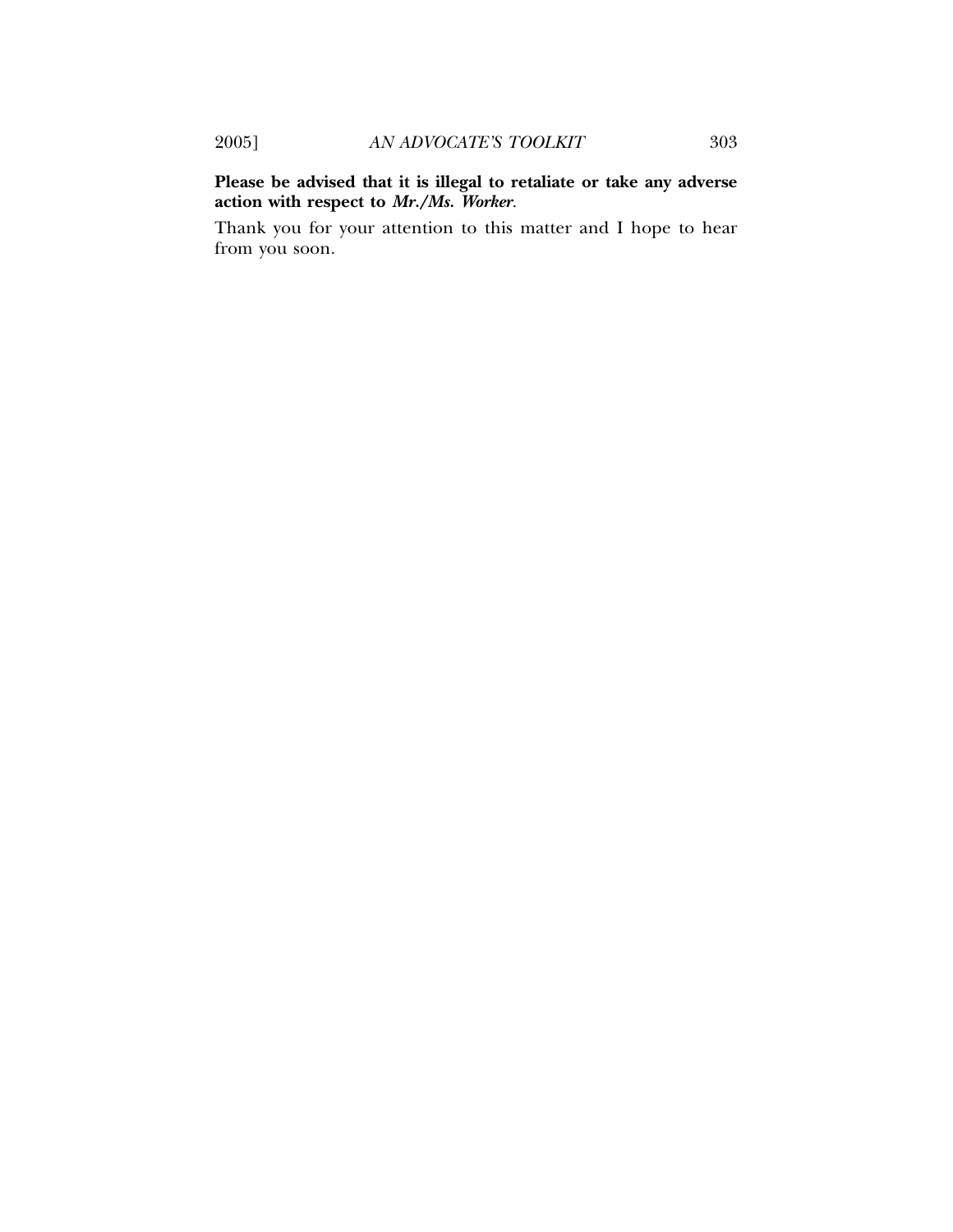APPENDIX C:

SAMPLE "THEFT OF SERVICE" INTAKE FORM/AFFIDAVIT<sup>70</sup>

| <b>CiTiWoRC</b><br><b>de</b> Centro de Apoyo para Trabajadores Inmigrantes                                                                                                                                                                          |
|-----------------------------------------------------------------------------------------------------------------------------------------------------------------------------------------------------------------------------------------------------|
| 510 S. Congress Ave, Suite 206; Austin, TX 78704 * Teléfono: (512) 474-0007, ext 102 * Fax: (512)474-0008                                                                                                                                           |
| Recuperación de Salario Atrasado/Wage Claim Form                                                                                                                                                                                                    |
| Case Contact Person: ——————                                                                                                                                                                                                                         |
| Date Received: ——————————                                                                                                                                                                                                                           |
|                                                                                                                                                                                                                                                     |
| 1. INFORMACIÓN DEL TRABAJADOR/A Case #-                                                                                                                                                                                                             |
| Nombre/Name ————————————————————                                                                                                                                                                                                                    |
| Lugar de nacimiento/ <i>Place of Birth</i> ————————————————————                                                                                                                                                                                     |
| Fecha de nacimiento/D.O.B.                                                                                                                                                                                                                          |
| Número de Teléfono Local/Local Telephone Number                                                                                                                                                                                                     |
| Dirección Local/Local Address - The Contract of the Contract of the Contract of the Contract of the Contract of the Contract of the Contract of the Contract of the Contract of the Contract of the Contract of the Contract o<br>Código / Zip Code |
| Número de Teléfono Permanente/Permanent Telephone —                                                                                                                                                                                                 |
| Dirección Permanente/Permanent Address - The Contract of the Permanent Address - The Contract of the Direct of the Contract of the Direct of the Direct of the Direct of the Direct of the Direct of the Direct of the Direct                       |
|                                                                                                                                                                                                                                                     |
| ;Que idioma(s) habla Usted?/ What Language(s) do you Speak? —                                                                                                                                                                                       |
|                                                                                                                                                                                                                                                     |

2. INFORMACIÓN DEL EMPLEADOR (Patrón)

Nombre del Patrón ó Supervisor/*Employer's or Supervisor's name* -

Nombre de la compania/ ˜ *Company name*

Dirección/Address —

Código Postal/Zip Code -

Teléfono (s) / *Telephone Number (s)* —

<sup>70</sup> This form is included with the permission of Julien Ross, Coordinator, CTIWoRC. *See also* NATIONAL EMPLOYMENT LAW PROJECT, PROTECTING YOUR RIGHT TO BE PAID (Jan. 2002), *available at* http://www.nelp.org/docUploads/pub107%2Epdf. This New York fact sheet for workers shares record-keeping strategies for successful enforcement of unpaid wage claims. *Id.*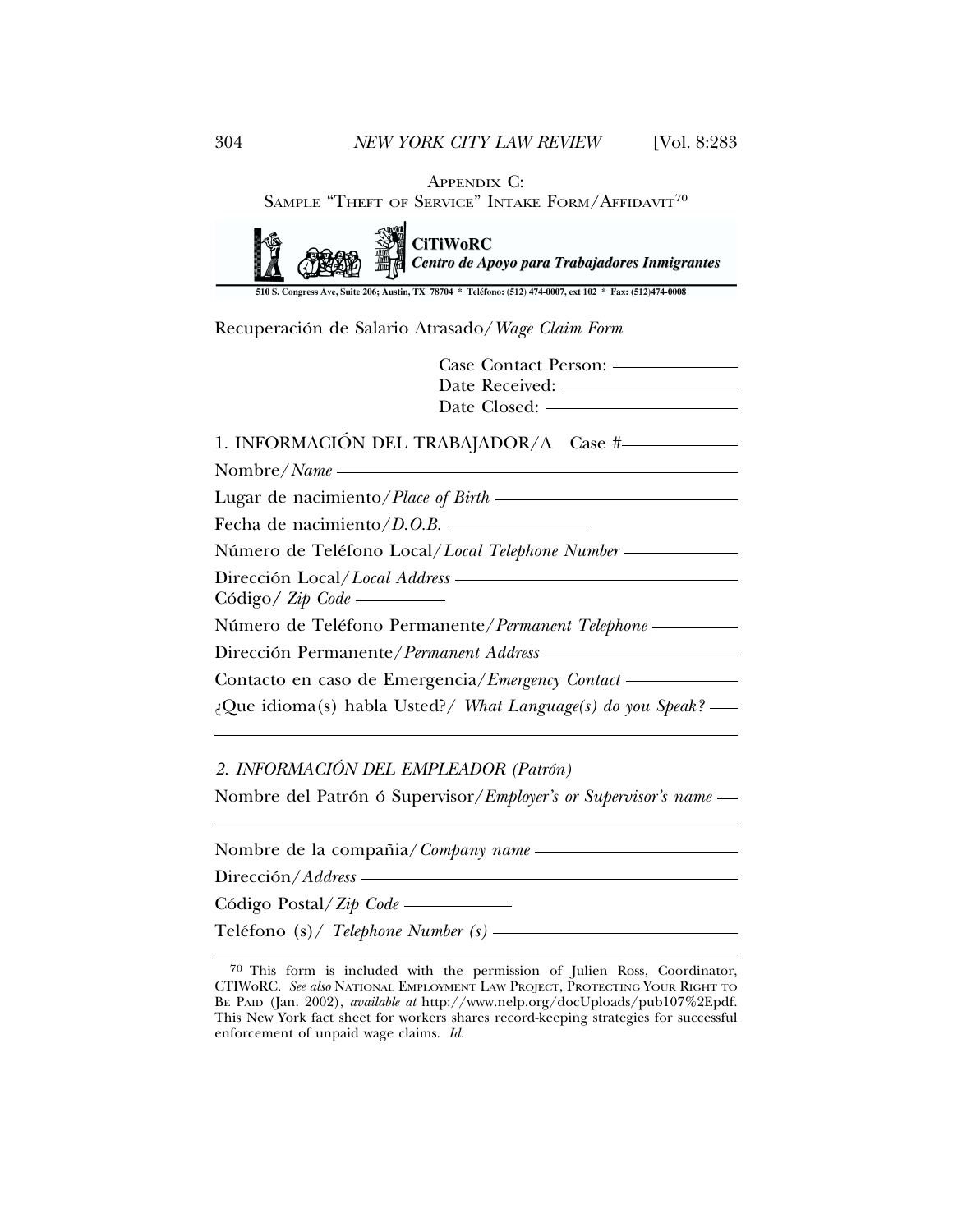Número de placas y descripción del vehículo/*License Plate & Vehicle Description*

Descripción del Trabajo/ *Work Description* —

Lugar donde se realizó el trabajo/Address Where Work was Per*formed*

Qué idioma habla su patrón?/ *What Language Does your Employer Speak?*

Otra compania contrató a su patrón? Quien?/ *Who Contracted your Employer?*

| Fechas<br>Trabajadas | Salario<br>Prometido   | Horas ó Días<br>Trabajadas | Salario Recibido       | Salario Debido |  |
|----------------------|------------------------|----------------------------|------------------------|----------------|--|
| Dates Worked         | <b>Salary Promised</b> | Total Hours/Days<br>Worked | <b>Salary Received</b> | Amount Owed    |  |
|                      |                        |                            |                        |                |  |
|                      |                        |                            |                        |                |  |

\*¿El acuerdo ó contrato con su patrón fué verbal ó escrito? (Ver*bal or written agreement/contract?*)

\*¿Donde/C ´ omo conoci ´ o al empleador? ´ *(Where/How did you meet the employer?)*

*\**<sub>*i*</sub>El patrón le dió alguna razón para no pagarle? Qué razón? *(Did employer give you a reason not to pay? If so, what?)*

*\*¿Superviso ´ o emple ´ o a otros trabajadores? (Did client supervise/hire other ´ workers?)*

 $Si$   $\longrightarrow$  No  $\sim$ 

\*¿Si respondó "Si", quién le pagó a los trabajadores? (If so, who *paid the workers?)*

\*¿Ha tratado de negociar con el patron? ¿Cu ´ antas veces? ¿Qu ´ e ha ´ dicho?

*(Have you tried negotiating? How many times? What did the employer say?)* 

*\*¿Conoce a otros trabajadores del mismo patron a quienes no se les ha ´ pagado? Nombres/telefonos? (Other victims of the same employer? ´ Names/ telephones?)*

\*¿Su patró le ha amenazado ó tratado con agressión? ¿En qué forma?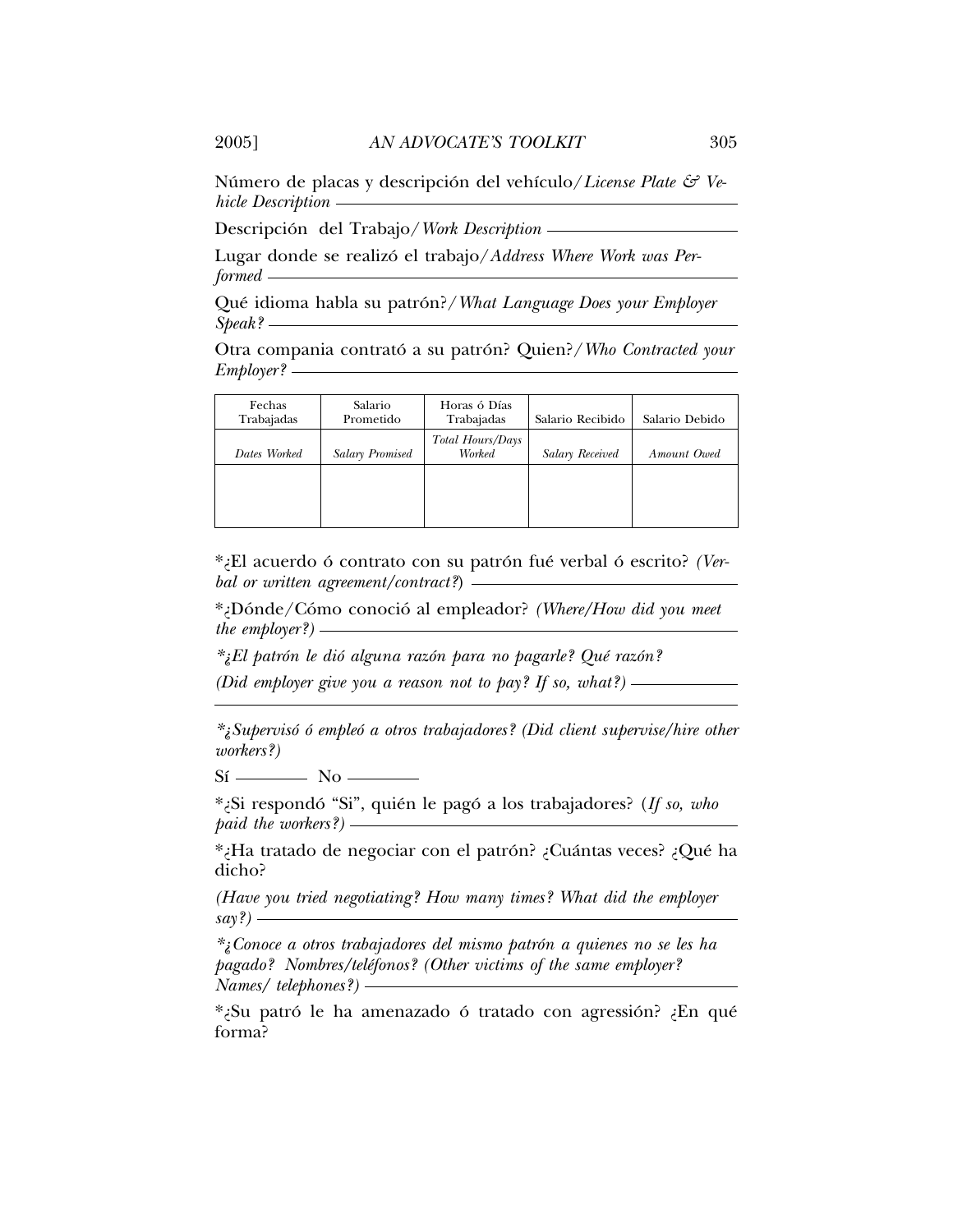(*Has the employer threatened you or acted with aggression? How?)*

\*¿Como supo del Centro de Apoyo? ´ *(How did you find out about us?)*

Yo, \_\_\_\_\_\_\_\_\_\_\_\_\_\_\_\_, doy fé que esta información es cierta. *(I affirm that this information is correct.)*

Firma del trabajador(a)/*Signature* Fecha*/ Date*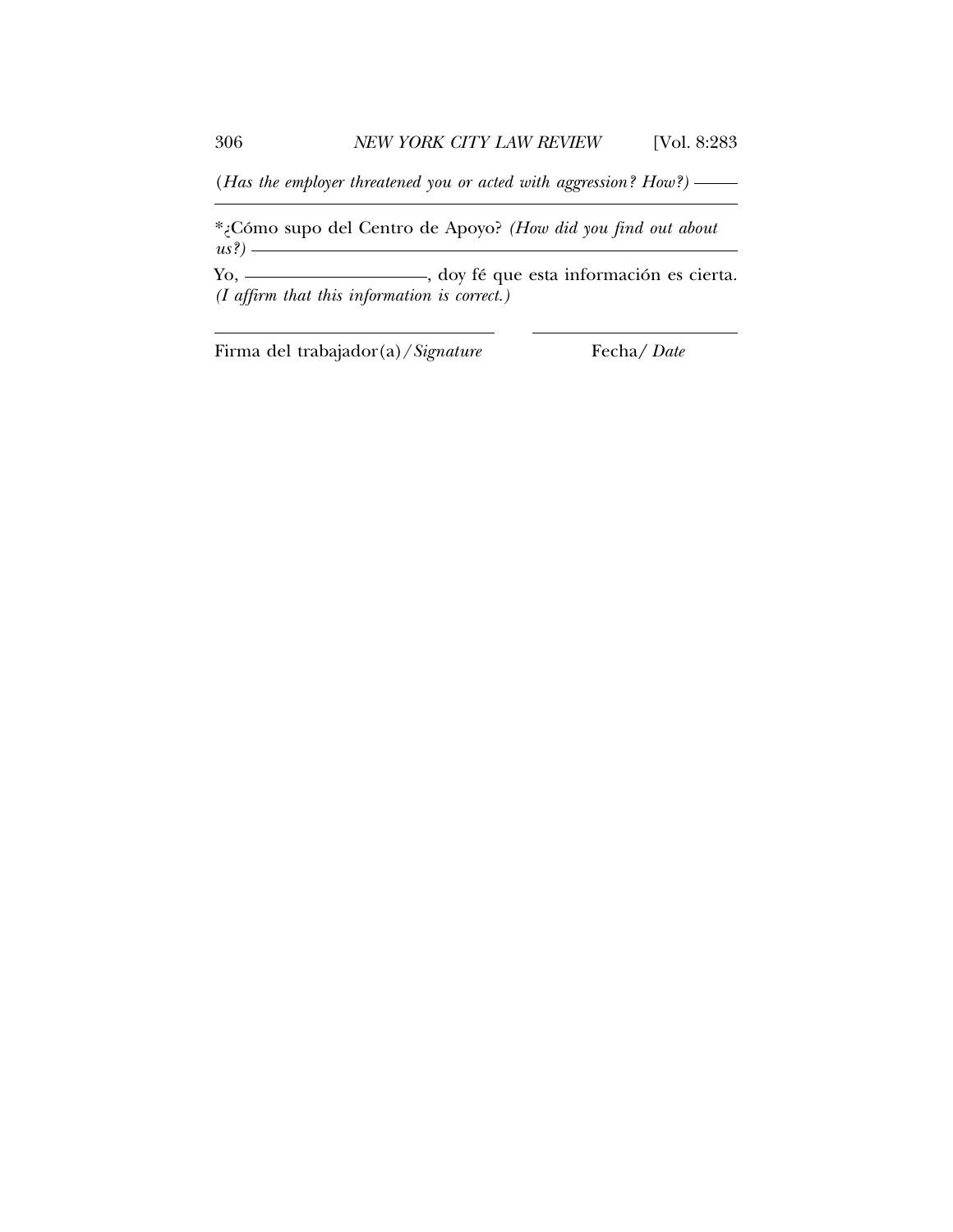| Resumen del Caso (Case Summary)                                                                                                                                                                                                                                                                                                                                                                                |
|----------------------------------------------------------------------------------------------------------------------------------------------------------------------------------------------------------------------------------------------------------------------------------------------------------------------------------------------------------------------------------------------------------------|
| Nombre del Trabajador(a) ————————————————————                                                                                                                                                                                                                                                                                                                                                                  |
| Nombre del Patrón(a) $\frac{1}{\sqrt{1-\frac{1}{\sqrt{1-\frac{1}{\sqrt{1-\frac{1}{\sqrt{1-\frac{1}{\sqrt{1-\frac{1}{\sqrt{1-\frac{1}{\sqrt{1-\frac{1}{\sqrt{1-\frac{1}{\sqrt{1-\frac{1}{\sqrt{1-\frac{1}{\sqrt{1-\frac{1}{\sqrt{1-\frac{1}{\sqrt{1-\frac{1}{\sqrt{1-\frac{1}{\sqrt{1-\frac{1}{\sqrt{1-\frac{1}{\sqrt{1-\frac{1}{\sqrt{1-\frac{1}{\sqrt{1-\frac{1}{\sqrt{1-\frac{1}{\sqrt{1-\frac{1}{\sqrt{1-\$ |
| ESCRIBA ABAJO UNA BREVE DESCRIPCIÓN DE LO QUE PASÓ EN EL CASO.<br>(Write below a brief description of what happened in your case).                                                                                                                                                                                                                                                                             |
|                                                                                                                                                                                                                                                                                                                                                                                                                |
|                                                                                                                                                                                                                                                                                                                                                                                                                |
|                                                                                                                                                                                                                                                                                                                                                                                                                |
|                                                                                                                                                                                                                                                                                                                                                                                                                |
|                                                                                                                                                                                                                                                                                                                                                                                                                |
|                                                                                                                                                                                                                                                                                                                                                                                                                |
| Yo, ____________________ doy fé que esta información es cierta.                                                                                                                                                                                                                                                                                                                                                |
| Firma del trabajador - Fecha - Fecha                                                                                                                                                                                                                                                                                                                                                                           |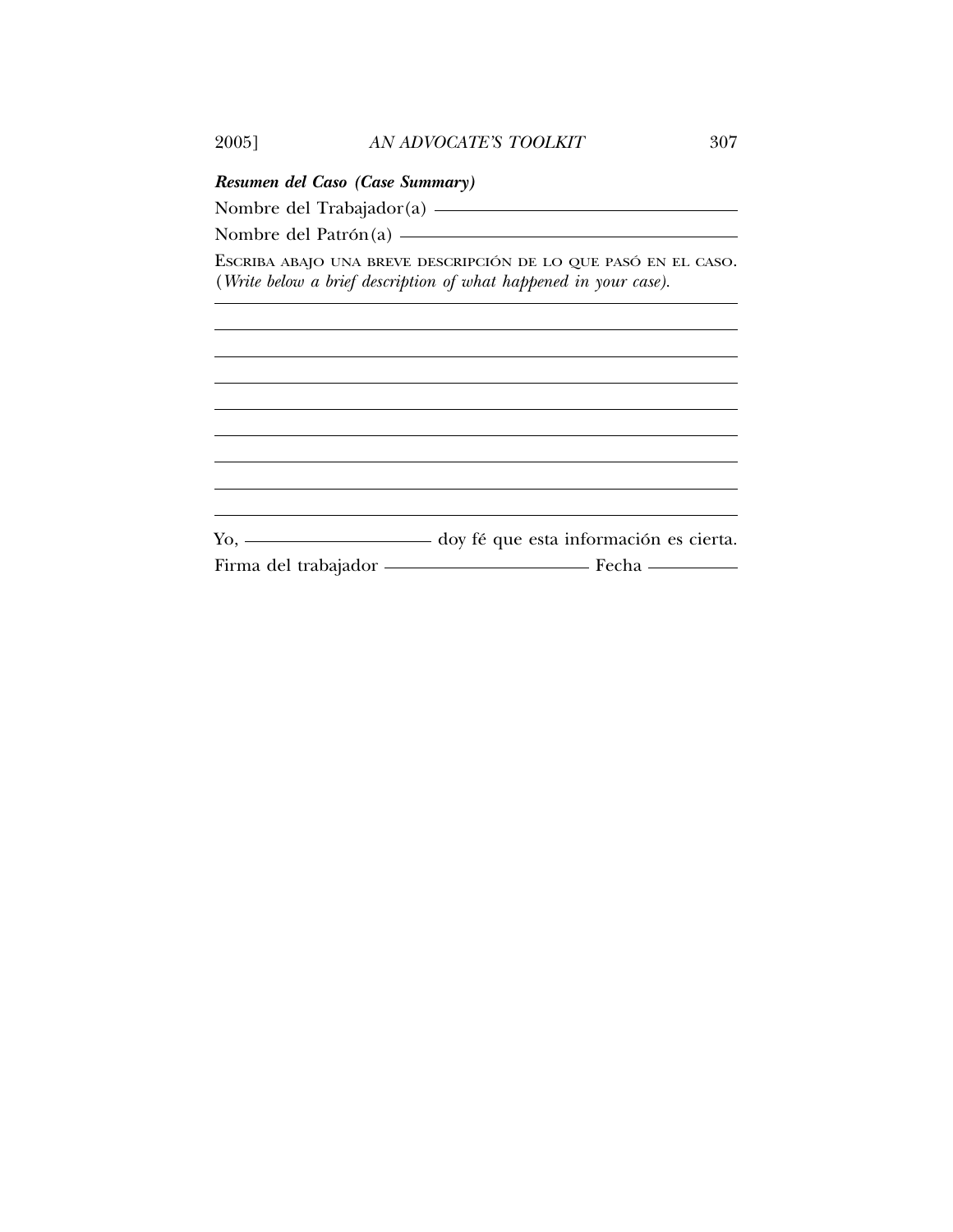### *C´alculo de d´ıas trabajados y salarios no pagados*

Nombre del Trabajador(a) Nombre del Patron(a) ´

| Fechas<br>trabajadas entrada comida | Hora de Hora de Hora de | salida | Total<br>Horas<br>Trabajadas | Salario<br>prometido<br>(lo que<br>deberian<br>haber<br>pagado) | Salario<br>pagado y<br>la fecha | Salario<br>total que<br>se le<br>debe. |
|-------------------------------------|-------------------------|--------|------------------------------|-----------------------------------------------------------------|---------------------------------|----------------------------------------|
|                                     |                         |        |                              |                                                                 |                                 |                                        |
|                                     |                         |        |                              |                                                                 |                                 |                                        |
|                                     |                         |        |                              |                                                                 |                                 |                                        |
|                                     |                         |        |                              |                                                                 |                                 |                                        |
|                                     |                         |        |                              |                                                                 |                                 |                                        |
|                                     |                         |        |                              |                                                                 |                                 |                                        |
|                                     |                         |        |                              |                                                                 |                                 |                                        |
|                                     |                         |        |                              |                                                                 |                                 |                                        |
|                                     |                         |        |                              |                                                                 |                                 |                                        |
|                                     |                         |        |                              |                                                                 |                                 |                                        |
|                                     |                         |        |                              |                                                                 |                                 |                                        |

Yo, \_\_\_\_\_\_\_\_\_\_\_\_\_\_\_\_\_ doy fé que esta información es cierta. Firma del trabajador **Fecha** Fecha **Fecha**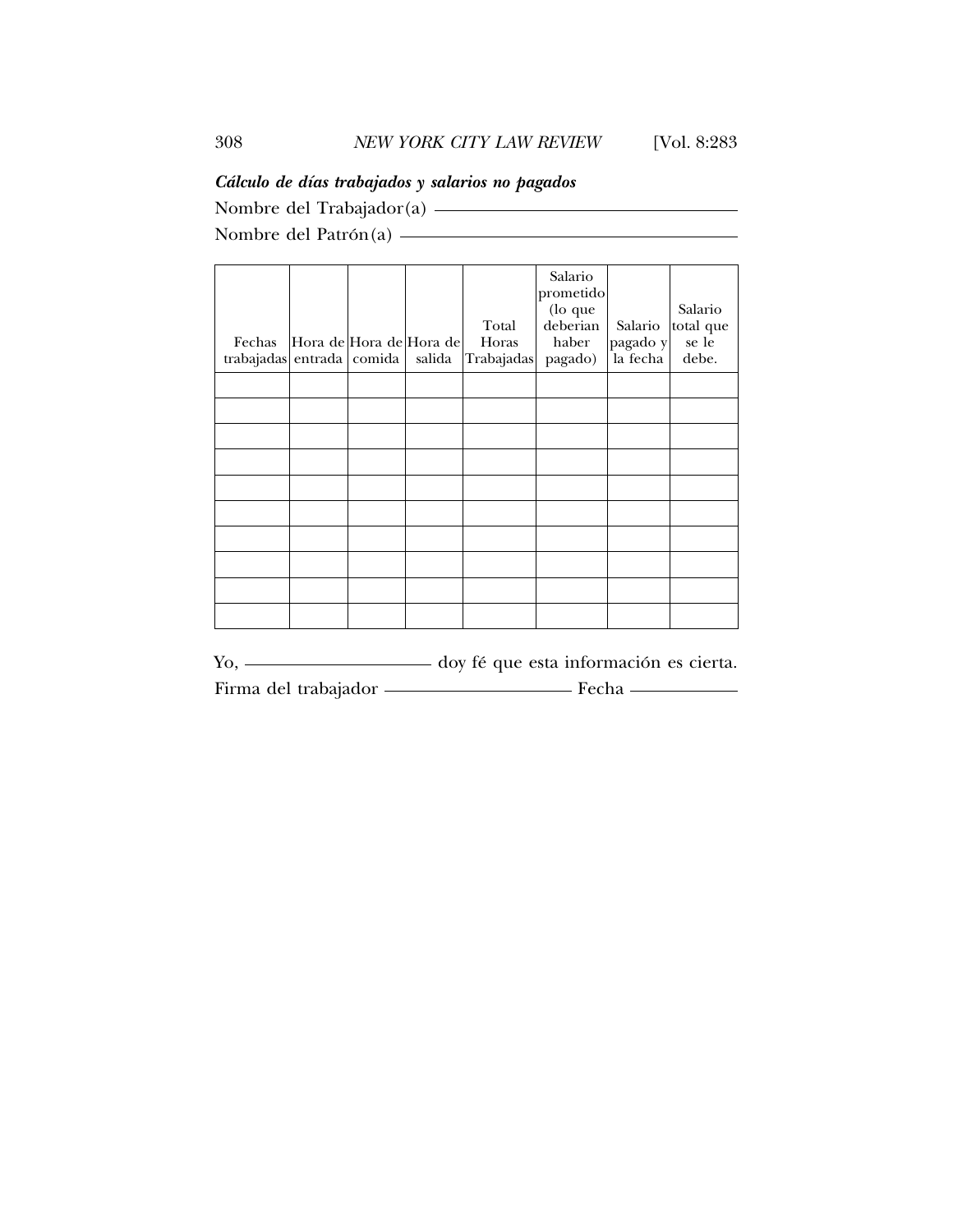#### APPENDIX D: KANSAS CITY WAGE THEFT ORDINANCE

#### Ordinance No. 040964

Amending Chapter 50, Code of Ordinances, by repealing Section 50-106, Stealing, and enacting in lieu thereof one new section of like number and subject.

WHEREAS, currently Section 50-106, Stealing, Code of Ordinances, does not expressly provide that the stealing of a person's labor violates this ordinance; and

WHEREAS, the stealing of a person's labor by means of deceit is a growing problem in parts of the City; NOW, THEREFORE,

BE IT ORDAINED BY THE COUNCIL OF KANSAS CITY:

Section 1. That Chapter 50, Code of Ordinances of the City of Kansas City, Missouri, is hereby amended by repealing Section 50-106, Stealing, and enacting in lieu thereof a new section of like number and subject, to read as follows:

Sec. 50-106. Stealing.

(a) Definitions. The following words, terms and phrases, when used in this section, shall have the meanings ascribed to them in this subsection, except where the context clearly indicates a different meaning:

(1) Appropriate means to take, obtain, use, transfer, conceal or retain possession of.

(2) Credit device means a writing, number or other device purporting to evidence an undertaking to pay for property or services delivered or rendered to or upon the order of a designated person or bearer.

(3) Deceit means purposely making a representation which is false and which the actor does not believe to be true and upon which the victim relies, as to a matter of fact, law, value, intention or other state of mind. The term "deceit" does not, however, include falsity as to matters having no pecuniary significance, or puffing by statements unlikely to deceive ordinary persons in the group addressed. Deception as to the actor's intention to perform a promise shall not be inferred from the fact alone that he did not subsequently perform the promise.

(4) Deprive means to:

a. Withhold property from the owner permanently;